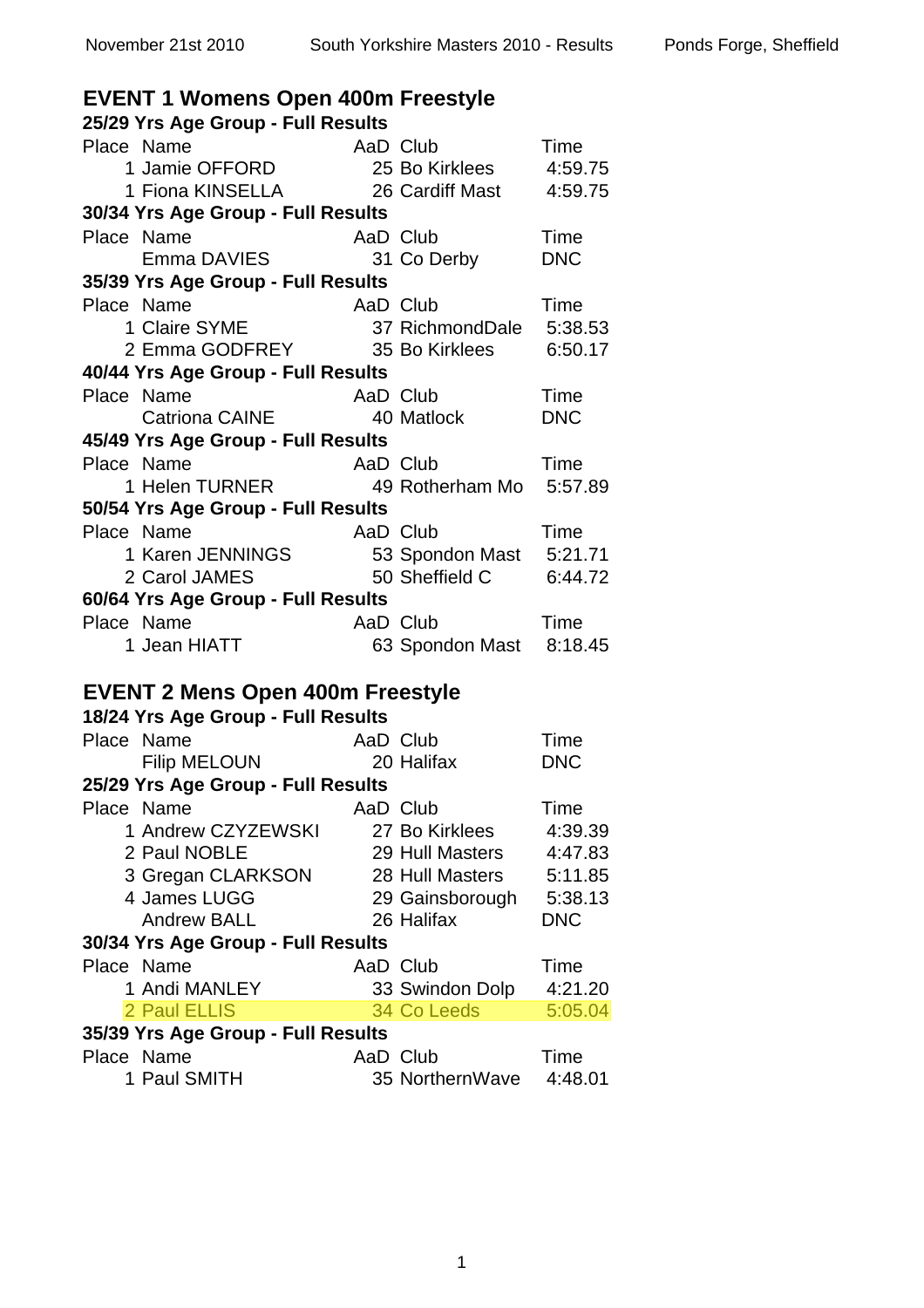| 45/49 Yrs Age Group - Full Results        |                 |                            |
|-------------------------------------------|-----------------|----------------------------|
| Place Name                                | AaD Club        | Time                       |
| 1 Andrew GRISTWOOD                        |                 | 4:44.16<br>46 Cleethorpes  |
| 2 Michael PEPPER                          |                 | 46 Rotherham Mo<br>4:55.39 |
| 50/54 Yrs Age Group - Full Results        |                 |                            |
| Place Name                                | AaD Club        | Time                       |
|                                           |                 |                            |
| 1 Mark JONES                              | 50 Everton      | 4:50.67                    |
| 2 Stephen ALLEN                           |                 | 50 Hull Masters<br>5:05.31 |
| 3 Kevin PERRETT                           |                 | 50 Co Sheffield<br>6:44.79 |
| 60/64 Yrs Age Group - Full Results        |                 |                            |
| Place Name                                | AaD Club        | Time                       |
| 1 Graham PADGETT                          |                 | 63 Warr'ton Dol 5:21.11    |
| <b>EVENT 3 Womens Open 50m Backstroke</b> |                 |                            |
| 18/24 Yrs Age Group - Full Results        |                 |                            |
| Place Name                                | AaD Club        | Time                       |
| 1 Lucy RODWELL                            | 24 Sheffield C  | 33.54                      |
| 2 Claire SHORTT                           | 23 Rotherham Mo | 33.77                      |
| 3 Alison PENNELL                          |                 | 21 South Axholm<br>34.02   |
| 4 Laura HOLROYD                           | 21 South Axholm | 34.93                      |
| 5 Alexandra BENNETT                       |                 | 43.15                      |
| <b>Vanessa EMSLIE</b>                     |                 | 18 Bo Barnsley             |
|                                           |                 | 23 Wetherby DNC            |
| Samantha BRAIN                            |                 | 22 Bo Barnsley<br>DQ T-1L  |
| 25/29 Yrs Age Group - Full Results        |                 |                            |
| Place Name                                | AaD Club        | Time                       |
| 1 Catherine REED <b>Algebra 1</b>         | 25 Co Leeds     | 39.01                      |
| 30/34 Yrs Age Group - Full Results        |                 |                            |
|                                           |                 |                            |
| Place Name                                | AaD Club        | Time                       |
| 1 Andrea JUTRZENKA                        | 34 Co Leeds     | 38.26                      |
| 35/39 Yrs Age Group - Full Results        |                 |                            |
| Place Name                                | AaD Club        | Time                       |
| 1 Philippa RICKARD                        | 39 Co Leeds     | 35.87                      |
| 40/44 Yrs Age Group - Full Results        |                 |                            |
| Place Name                                | AaD Club        | Time                       |
| 1 Elizabeth BARTON                        | 44 Sheffield C  | 41.88                      |
| Sarah GREAVES                             | 42 Bo Kirklees  | <b>DNC</b>                 |
| <b>Fiona HARRIS</b>                       | 41 Wetherby     | <b>DNC</b>                 |
| 45/49 Yrs Age Group - Full Results        |                 |                            |
| Place Name                                | AaD Club        | Time                       |
| 1 Carolyn IRVINE                          | 47 Bo Kirklees  | 36.74                      |
| 2 Jackie BUXTON                           | 45 South Axholm | 38.94                      |
| 3 Karen JONES                             | 49 Prescot      | 49.84                      |
| 55/59 Yrs Age Group - Full Results        |                 |                            |
| Place Name                                | AaD Club        | Time                       |
| 1 Wendy OFFORD                            | 56 Bo Kirklees  | 39.32                      |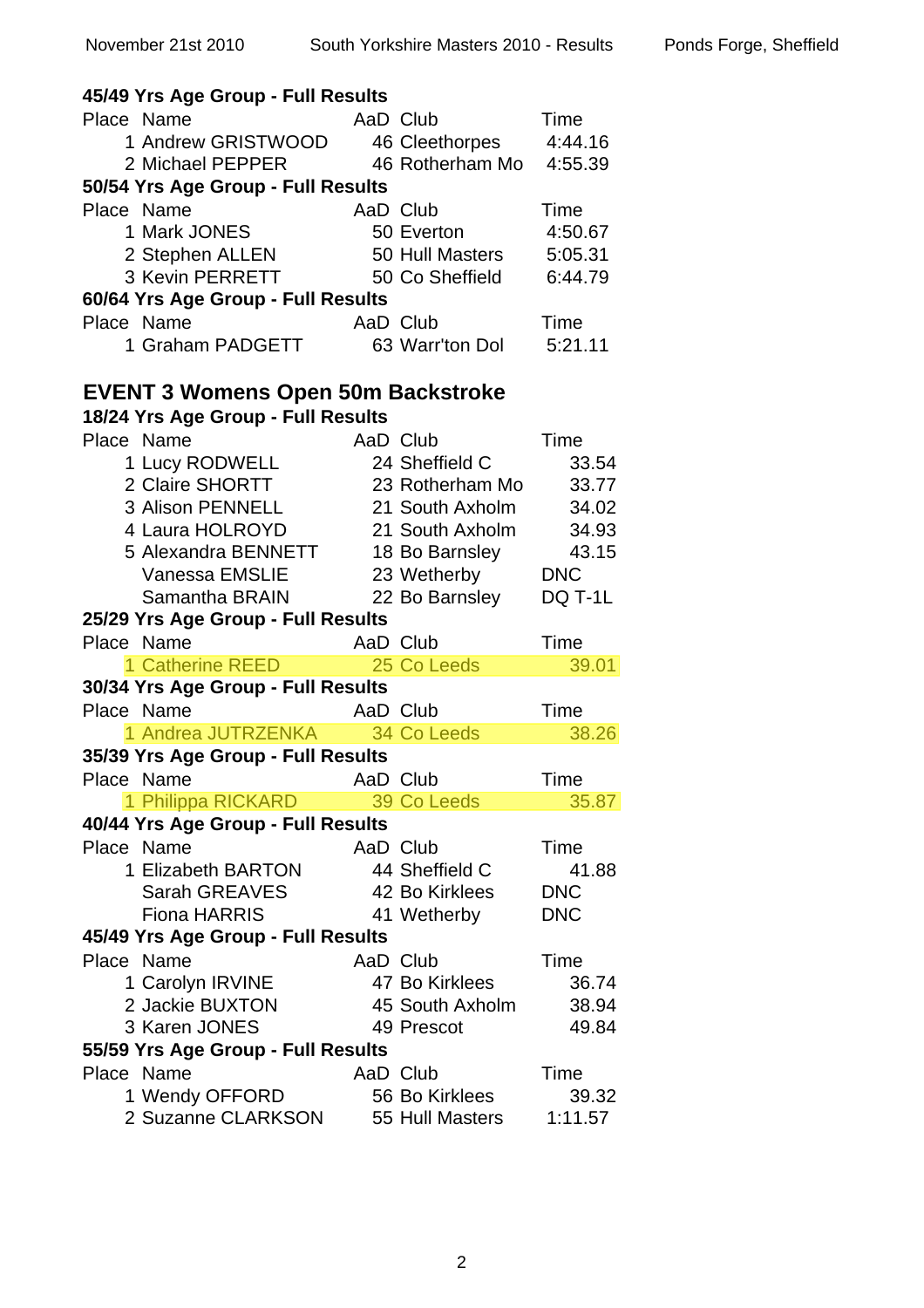| <b>EVENT 4 Mens Open 50m Backstroke</b>                                                             |          |                          |            |
|-----------------------------------------------------------------------------------------------------|----------|--------------------------|------------|
| 18/24 Yrs Age Group - Full Results                                                                  |          |                          |            |
| Place Name                                                                                          | AaD Club |                          | Time       |
| 1 James WOODCOCK 18 Wetherby                                                                        |          |                          | 31.53      |
| 2 Jonathan PENNELL 18 South Axholm 31.91                                                            |          |                          |            |
| <b>Filip MELOUN</b>                                                                                 |          | 20 Halifax               | <b>DNC</b> |
| 25/29 Yrs Age Group - Full Results                                                                  |          |                          |            |
| Place Name                                                                                          | AaD Club |                          | Time       |
| 1 Philip PRATT 29 East Leeds 28.73<br>2 James O'BRIEN 25 Co Lincoln P 34.38                         |          |                          |            |
|                                                                                                     |          |                          |            |
| 30/34 Yrs Age Group - Full Results                                                                  |          |                          |            |
| Place Name<br>e Name                         AaD Club<br>1 Samuel PARKES              34 East Leeds | AaD Club |                          | Time       |
|                                                                                                     |          |                          | 34.10      |
| 40/44 Yrs Age Group - Full Results                                                                  |          |                          |            |
| Place Name                                                                                          | AaD Club |                          | Time       |
| 1 Craig MORRIS                                                                                      |          | 40 Co Sheffield          | 32.15      |
| Stephen SMITH 42 Colne                                                                              |          |                          | <b>DNC</b> |
| Paul CLEMENCE 40 Co Leeds                                                                           |          |                          | <b>DNC</b> |
| 50/54 Yrs Age Group - Full Results                                                                  |          |                          |            |
| Place Name                                                                                          | AaD Club |                          | Time       |
| 1 Robert WOODCOCK 53 Wetherby                                                                       |          |                          | 34.10      |
| 2 Mark JONES<br>3 Malcolm CLARK 54 East Leeds                                                       |          |                          | 37.69      |
|                                                                                                     |          |                          | 41.20      |
| 55/59 Yrs Age Group - Full Results                                                                  |          |                          |            |
| Place Name                                                                                          | AaD Club |                          | Time       |
| 1 Michael KEEBLE 59 Gainsborough                                                                    |          |                          | 36.94      |
| 65/69 Yrs Age Group - Full Results                                                                  |          |                          |            |
| Place Name                                                                                          |          | AaD Club <b>AaD</b> Club | Time       |
| 1 Carl BUTLER 66 RichmondDale                                                                       |          |                          | 42.83      |
| 70 Yrs/Over Age Group - Full Results                                                                |          |                          |            |
| Place Name <b>AaD</b> Club                                                                          |          |                          | Time       |
| 1 Bill MOORE                                                                                        |          | 73 East Leeds            | 46.31      |
| 2 Dennis HARRISON                                                                                   |          | 73 Hull Masters          | 49.38      |
|                                                                                                     |          |                          |            |
| <b>EVENT 5 Womens Open 100m Butterfly</b>                                                           |          |                          |            |
| 30/34 Yrs Age Group - Full Results                                                                  |          |                          |            |
| Place Name                                                                                          |          | AaD Club                 | Time       |

| AaD Club                           | Time    |
|------------------------------------|---------|
| 32 Bo Kirklees                     | 1:10.07 |
| 45/49 Yrs Age Group - Full Results |         |
| AaD Club                           | Time    |
| 45 Cardiff Mast                    | 1:12.25 |
|                                    |         |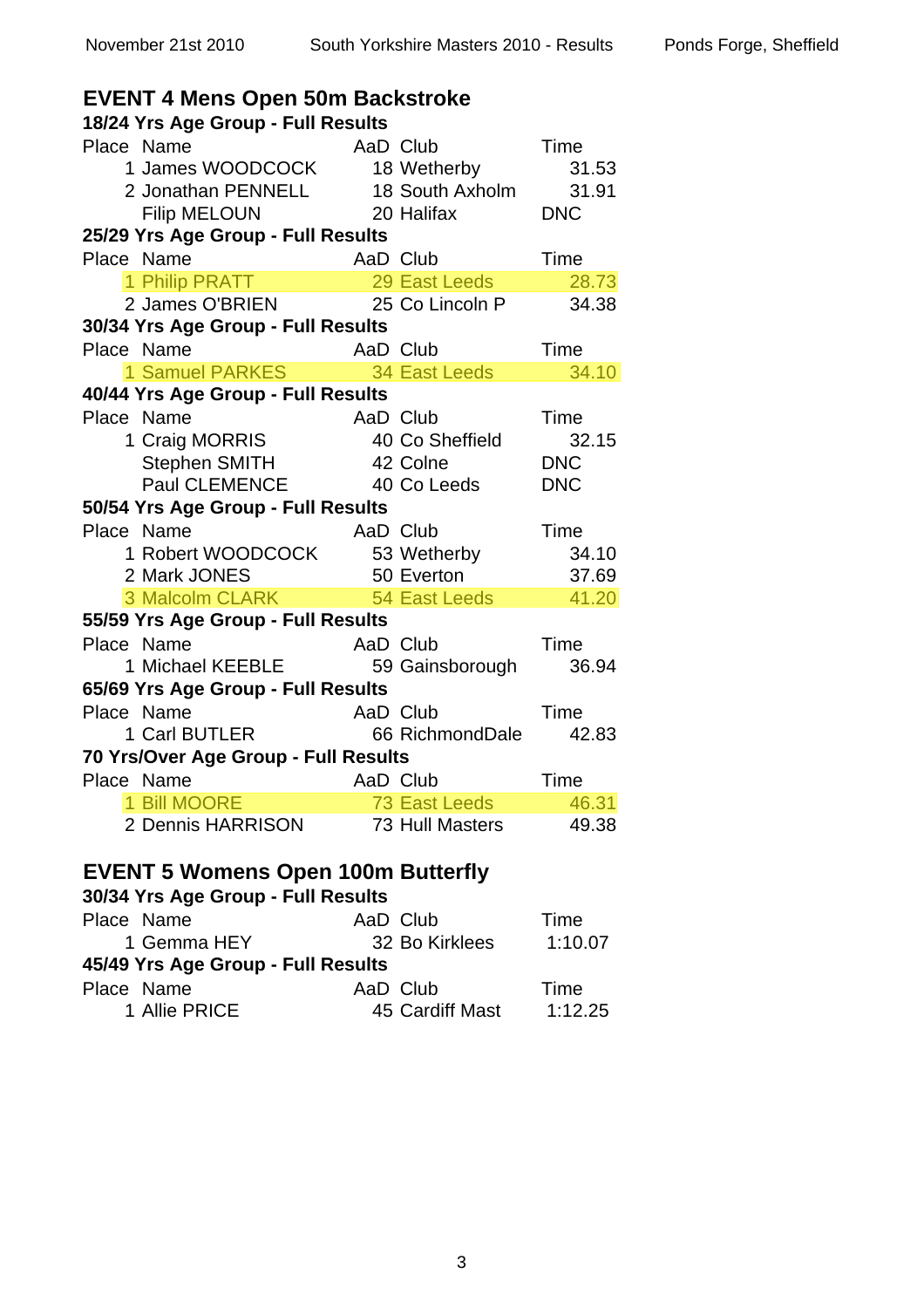### **EVENT 6 Mens Open 100m Butterfly**

| 18/24 Yrs Age Group - Full Results                                                                            |               |         |
|---------------------------------------------------------------------------------------------------------------|---------------|---------|
| Place Name                                                                                                    |               |         |
| e Name Mandre AaD Club Time<br>1 Mark TANNER 22 Swindon Dolp 1:02.38                                          |               |         |
| 2 Nicholas WESTERMAN 22 East Leeds 1:09.66                                                                    |               |         |
| 3 Jonathan PENNELL 18 South Axholm 1:21.61                                                                    |               |         |
| 25/29 Yrs Age Group - Full Results                                                                            |               |         |
| Place Name                                                                                                    |               |         |
| e Name Mand Club Time<br>1 Robert HYDE 29 Co Sheffield 1:01.0                                                 |               | 1:01.02 |
| 30/34 Yrs Age Group - Full Results                                                                            |               |         |
| Place Name                                                                                                    |               |         |
|                                                                                                               |               |         |
|                                                                                                               |               |         |
| 45/49 Yrs Age Group - Full Results                                                                            |               |         |
| <b>Example 2 Add Club</b> Time<br>Place Name                                                                  |               |         |
| 1 Andrew WYCHERLEY 45 Co Sheffield 1:11.51                                                                    |               |         |
| 50/54 Yrs Age Group - Full Results                                                                            |               |         |
| Panne Manne AaD Club Time<br>1 Mark JONES 50 Everton 1:15.22<br>Malcolm CLARK 54 East Leeds DNC<br>Place Name |               |         |
|                                                                                                               |               |         |
|                                                                                                               |               |         |
|                                                                                                               |               |         |
| <b>EVENT 7 Womens 100m Medley Team 72+</b>                                                                    |               |         |
| <b>Full Results</b>                                                                                           |               |         |
| Place Name                                                                                                    | A.G Club Time |         |
|                                                                                                               |               |         |
| 1 South Axholme Sharks South Axholm 1:03.87<br>2 Rotherham Metro Rotherham Mo 1:05.14                         |               |         |
|                                                                                                               |               |         |
| <b>EVENT 8 Mens 100m Medley Team 72+</b>                                                                      |               |         |

# Full Results

| Place Name           | A.G Club            | Time    |
|----------------------|---------------------|---------|
| 1 Hull Masters       | <b>Hull Masters</b> | 1:04.29 |
| South Axholme Sharks | South Axholm        | DNC.    |

# **EVENT 9 Womens 100m Medley Team 120+**

| <b>Full Results</b> |          |         |
|---------------------|----------|---------|
| Place Name          | A.G Club | Time    |
| 1 City of Leeds     | Co Leeds | 1:05.80 |

# **EVENT 10 Mens 100m Medley Team 120+**

Full Results<br>Place Name

| Place Name        | A.G Club             | Time  |
|-------------------|----------------------|-------|
| 1 City of Leeds   | Co Leeds             | 55.95 |
| 2 Gainsborough SC | Gainsborough 1:04.51 |       |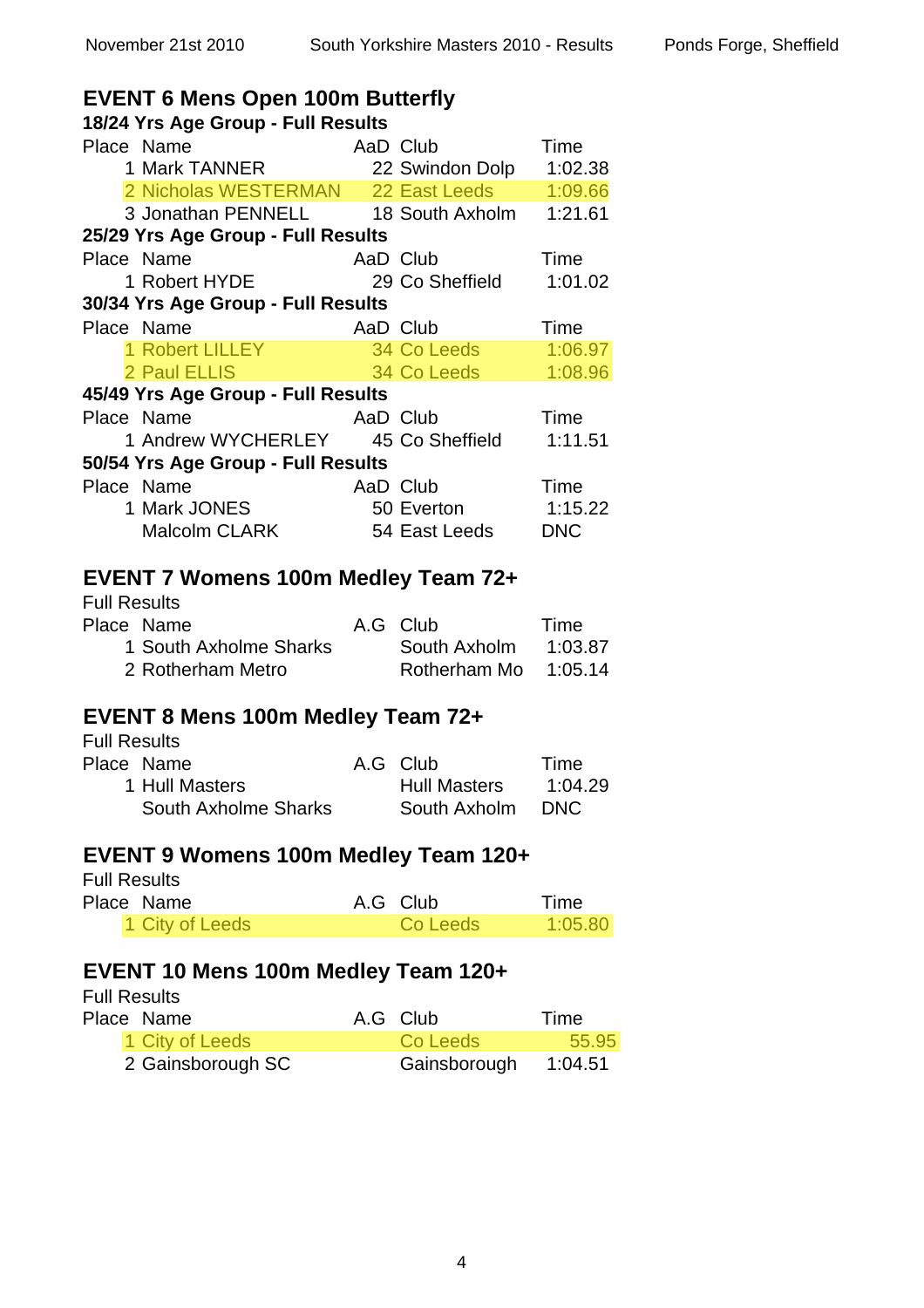# **EVENT 11 Womens 100m Medley Team 160+**

Full Results<br>Place Name

| Place Name            | A.G Club           | Time    |
|-----------------------|--------------------|---------|
| 1 Borough of Kirklees | <b>Bo Kirklees</b> | 1:05.00 |
| 2 Sheffield City SC   | Sheffield C        | 1:13.65 |

### **EVENT 12 Mens 100m Medley Team 160+**

Full Results<br>Place Name

| Place Name        | A.G Club     | Time    |
|-------------------|--------------|---------|
| 1 East Leeds SC   | East Leeds   | 1:01.70 |
| 2 Gainsborough SC | Gainsborough | 1:02.99 |

#### **EVENT 13 Womens Open 50m Breaststroke**

| Place Name                                                       | AaD Club |                       | Time  |
|------------------------------------------------------------------|----------|-----------------------|-------|
| 1 Vanessa GRAYSON                                                |          | 24 Chapeltown         | 36.31 |
| 2 Laura HOLROYD                                                  |          | 21 South Axholm       | 38.40 |
| 3 Deborah CROSSLAND                                              |          | 23 Bo Kirklees 39.53  |       |
| 4 Hayley MELLOR                                                  |          | 22 East Leeds         | 43.12 |
| Samantha BRAIN                                                   |          | 22 Bo Barnsley DNC    |       |
| 25/29 Yrs Age Group - Full Results                               |          |                       |       |
| Place Name<br>AaD Club                                           |          |                       | Time  |
| 1 Fiona KINSELLA 26 Cardiff Mast                                 |          |                       | 38.08 |
| 30/34 Yrs Age Group - Full Results                               |          |                       |       |
| Place Name                                                       |          | AaD Club              | Time  |
| 1 Andrea JUTRZENKA 34 Co Leeds                                   |          |                       | 44.59 |
| 35/39 Yrs Age Group - Full Results                               |          |                       |       |
| Place Name                                                       | AaD Club |                       | Time  |
| 1 Cheryl CARTER 35 South Axholm<br>2 Lisa STANSBIE 36 East Leeds |          | 35 South Axholm 41.30 |       |
| 2 Lisa STANSBIE                                                  |          |                       | 42.94 |
| 40/44 Yrs Age Group - Full Results                               |          |                       |       |
| Place Name                                                       | AaD Club |                       | Time  |
| 1 Lynne DAWSON 43 Sheffield C                                    |          |                       | 43.10 |
| 45/49 Yrs Age Group - Full Results                               |          |                       |       |
| Place Name                                                       | AaD Club |                       | Time  |
| 1 Allie PRICE                                                    |          | 45 Cardiff Mast       | 39.76 |
| 2 Jackie BUXTON                                                  |          | 45 South Axholm 41.81 |       |
| 3 Jane MUGGLETON<br>4 Karen JONES                                |          | 49 Sheffield C        | 48.79 |
|                                                                  |          | 49 Prescot            | 54.79 |
| 55/59 Yrs Age Group - Full Results                               |          |                       |       |
| Place Name                                                       | AaD Club |                       | Time  |
| 1 Sally SHIELDS                                                  |          | 56 Bo Kirklees        | 40.85 |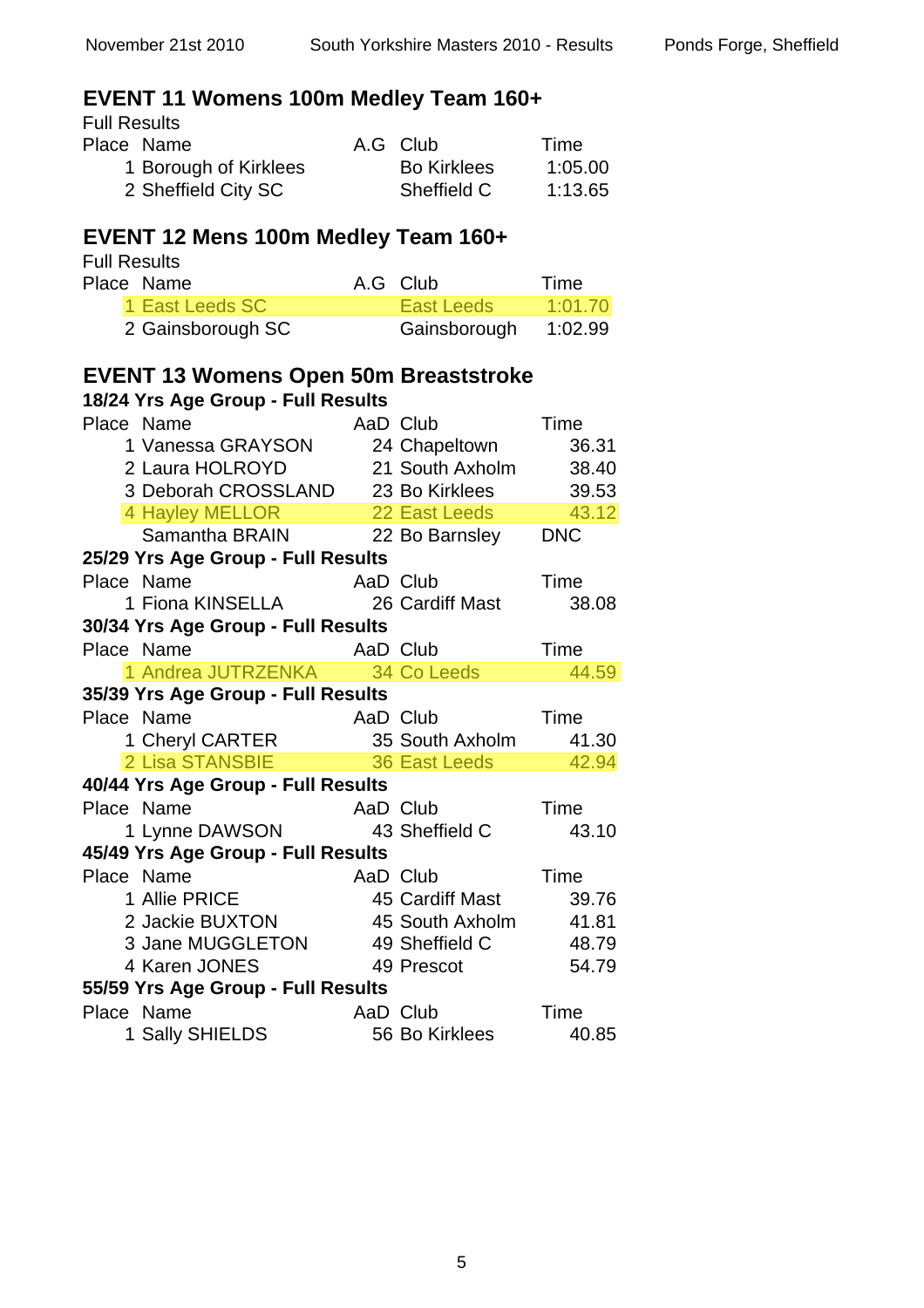| EVENT 14 Mens Open 50m Breaststroke                                                                 |          |                 |               |
|-----------------------------------------------------------------------------------------------------|----------|-----------------|---------------|
| 18/24 Yrs Age Group - Full Results                                                                  |          |                 |               |
| Place Name                                                                                          | AaD Club |                 | Time          |
| 1 Marcin RACZYNSKI                                                                                  |          | 23 Sheffield C  | 37.20         |
| Lee HORSLEY 20 Chapeltown                                                                           |          |                 | <b>DNC</b>    |
| 20 Halifax<br><b>Filip MELOUN</b>                                                                   |          |                 | <b>DNC</b>    |
| 25/29 Yrs Age Group - Full Results                                                                  |          |                 |               |
| Place Name                                                                                          | AaD Club |                 | Time          |
| <b>Robert CROFTS</b>                                                                                |          | 27 South Axholm | <b>DNC</b>    |
| <b>Andrew BALL</b><br><b>26 Halifax</b>                                                             |          |                 | <b>DNC</b>    |
| 30/34 Yrs Age Group - Full Results                                                                  |          |                 |               |
| Place Name                                                                                          | AaD Club |                 | Time          |
| 1 Samuel PARKES 34 East Leeds                                                                       |          |                 | 35.04         |
| 35/39 Yrs Age Group - Full Results                                                                  |          |                 |               |
| Place Name                                                                                          | AaD Club |                 | Time          |
| e Name<br>1 Greg CLARKE                                                                             |          | 38 South Axholm | 36.82         |
|                                                                                                     |          |                 |               |
|                                                                                                     |          |                 |               |
| 2 Steven MORRIS<br>Scott DAVISON<br>Paul BUTLER<br>28 Co Sheffield<br>DNC<br>28 Co Sheffield<br>DNC |          |                 |               |
| 40/44 Yrs Age Group - Full Results                                                                  |          |                 |               |
| Place Name<br>AaD Club                                                                              |          |                 | Time          |
| 1 Peter JACKSON 44 East Leeds<br>lan HARRIS 44 Wetherby                                             |          |                 | 37.41         |
|                                                                                                     |          |                 | <b>DNC</b>    |
|                                                                                                     |          |                 |               |
|                                                                                                     |          |                 |               |
| 45/49 Yrs Age Group - Full Results                                                                  |          |                 |               |
| Place Name                                                                                          | AaD Club |                 | Time          |
| 1 Joe SABATINI                                                                                      |          | 46 Garston      | 39.81         |
| 50/54 Yrs Age Group - Full Results                                                                  |          |                 |               |
| Place Name                                                                                          | AaD Club |                 | Time          |
| 1 Michael DAWES 51 Rotherham Mo                                                                     |          |                 | 38.81         |
| 2 Mark JONES                                                                                        |          | 50 Everton      | 39.09         |
| 55/59 Yrs Age Group - Full Results                                                                  |          |                 |               |
| Place Name                                                                                          | AaD Club |                 | Time          |
| 1 Graham DUFFY                                                                                      |          | 58 Sheffield C  | 48.11         |
| 60/64 Yrs Age Group - Full Results                                                                  |          |                 |               |
| Place Name                                                                                          | AaD Club |                 | Time          |
| 1 Graham PADGETT                                                                                    |          | 63 Warr'ton Dol | 40.52         |
| 65/69 Yrs Age Group - Full Results                                                                  |          |                 |               |
| Place Name                                                                                          | AaD Club |                 | Time          |
| 1 Carl BUTLER                                                                                       |          | 66 RichmondDale | 43.81         |
| 70 Yrs/Over Age Group - Full Results                                                                |          |                 |               |
| Place Name<br>1 Bill MOORE                                                                          | AaD Club | 73 East Leeds   | Time<br>43.09 |

### **EVENT 14 Mens Open 50m Breaststroke**

6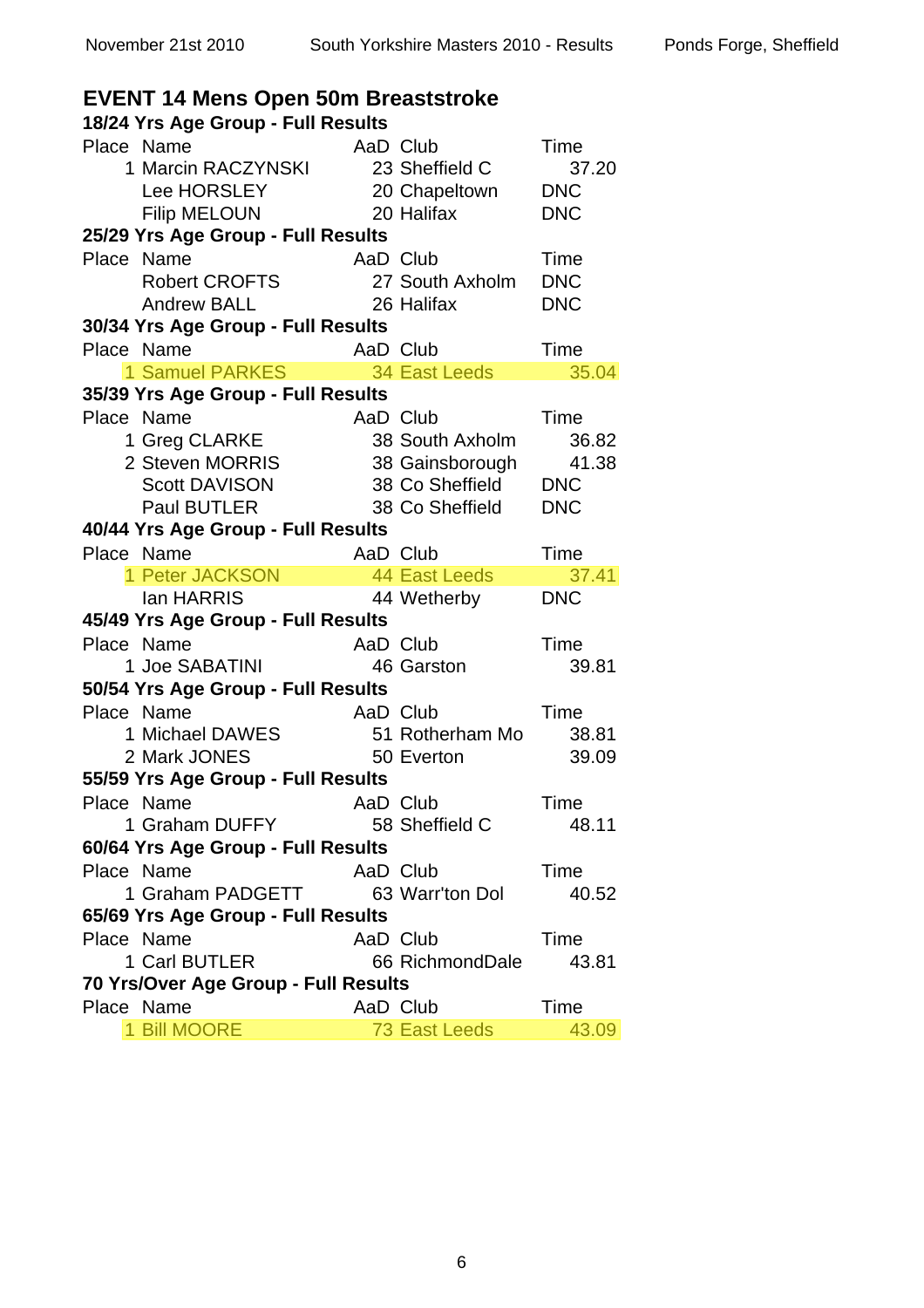| <b>EVENT 15 Womens Open 200m Freestyle</b>                                    |          |                            |                 |  |
|-------------------------------------------------------------------------------|----------|----------------------------|-----------------|--|
| 18/24 Yrs Age Group - Full Results                                            |          |                            |                 |  |
| Place Name                                                                    |          | AaD Club                   | Time            |  |
| 1 Alison PENNELL 21 South Axholm 2:19.58                                      |          |                            |                 |  |
| 25/29 Yrs Age Group - Full Results                                            |          |                            |                 |  |
| Place Name<br>AaD Club                                                        |          |                            | Time            |  |
| 1 Jamie OFFORD                                                                |          | 25 Bo Kirklees             | 2:17.64         |  |
| 2 Natalie TAYLOR 28 Sheffield C                                               |          |                            | 2:24.17         |  |
| 30/34 Yrs Age Group - Full Results                                            |          |                            |                 |  |
| Place Name                                                                    | AaD Club |                            | Time            |  |
| Emma DAVIES                                                                   |          | 31 Co Derby                | <b>DNC</b>      |  |
| 35/39 Yrs Age Group - Full Results                                            |          |                            |                 |  |
| Place Name                                                                    |          |                            |                 |  |
|                                                                               |          |                            |                 |  |
|                                                                               |          |                            |                 |  |
| 3 Emma GODFREY 35 Bo Kirklees                                                 |          |                            | 3:23.57         |  |
| 40/44 Yrs Age Group - Full Results                                            |          |                            |                 |  |
| Place Name<br>AaD Club                                                        |          |                            | Time            |  |
| Fiona HARRIS                                                                  |          | 41 Wetherby                | <b>DNC</b>      |  |
| Catriona CAINE 40 Matlock                                                     |          |                            | <b>DNC</b>      |  |
| 45/49 Yrs Age Group - Full Results                                            |          |                            |                 |  |
| Place Name                                                                    | AaD Club |                            | Time            |  |
| 1 Carolyn IRVINE 47 Bo Kirklees                                               |          |                            | 2:43.25         |  |
| 50/54 Yrs Age Group - Full Results                                            |          |                            |                 |  |
| Place Name                                                                    |          | AaD Club                   | Time            |  |
| 1 Karen JENNINGS 53 Spondon Mast 2:37.03<br>2 Suzanne PETTINGER 53 East Leeds |          |                            |                 |  |
|                                                                               |          |                            | 3:06.45         |  |
| 55/59 Yrs Age Group - Full Results<br>Place Name                              |          |                            |                 |  |
| 1 Sally SHIELDS                                                               |          | AaD Club<br>56 Bo Kirklees | Time<br>2:51.12 |  |
| 60/64 Yrs Age Group - Full Results                                            |          |                            |                 |  |
| Place Name                                                                    |          | AaD Club                   | Time            |  |
| 1 Jean HIATT                                                                  |          | 63 Spondon Mast 4:09.66    |                 |  |
|                                                                               |          |                            |                 |  |
| <b>EVENT 16 Mens Open 200m Freestyle</b>                                      |          |                            |                 |  |
| 18/24 Yrs Age Group - Full Results                                            |          |                            |                 |  |
| Place Name                                                                    |          | AaD Club                   | Time            |  |
| 1 James WOODCOCK                                                              |          | 18 Wetherby                | 2:12.60         |  |
| 2 Jonathan PENNELL                                                            |          | 18 South Axholm 2:21.21    |                 |  |
| Matt JAGGER                                                                   |          | 24 Co Leeds                | <b>DNC</b>      |  |
| Lee HORSLEY                                                                   |          | 20 Chapeltown              | <b>DNC</b>      |  |
| 25/29 Yrs Age Group - Full Results                                            |          |                            |                 |  |
| Place Name                                                                    |          | AaD Club                   | Time            |  |
| 1 Paul NOBLE                                                                  |          | 29 Hull Masters            | 2:14.32         |  |
| 2 Gregan CLARKSON                                                             |          | 28 Hull Masters            | 2:21.92         |  |
| 3 James LUGG                                                                  |          | 29 Gainsborough            | 2:29.87         |  |

#### 7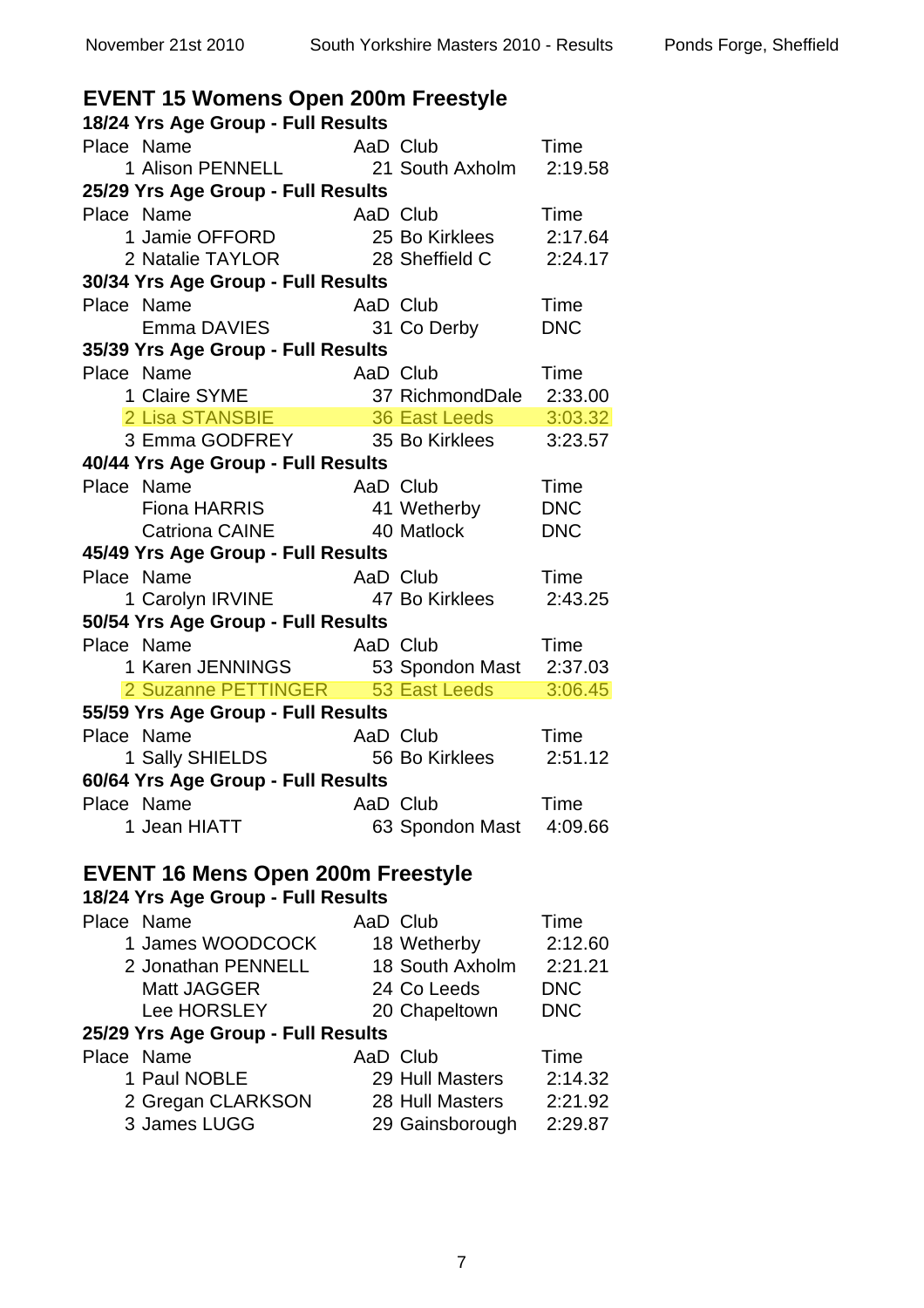| 30/34 Yrs Age Group - Full Results        |          |                 |                |
|-------------------------------------------|----------|-----------------|----------------|
| Place Name                                |          | AaD Club        | Time           |
| 1 Paul ELLIS                              |          | 34 Co Leeds     | 2:20.81        |
| 2 Andrew OLD                              |          | 34 Bebington    | 2:27.98        |
| <b>Peter SMITH</b>                        |          | 30 East Leeds   | <b>DNC</b>     |
| 45/49 Yrs Age Group - Full Results        |          |                 |                |
| Place Name                                | AaD Club |                 | Time           |
| 1 Andrew GRISTWOOD 46 Cleethorpes         |          |                 | 2:14.77        |
| 2 Andrew WYCHERLEY 45 Co Sheffield        |          |                 | 2:28.29        |
| 50/54 Yrs Age Group - Full Results        |          |                 |                |
| Place Name                                | AaD Club |                 | Time           |
| 1 Mark JONES                              |          | 50 Everton      | 2:24.20        |
| Malcolm CLARK                             |          | 54 East Leeds   | <b>DNC</b>     |
| 60/64 Yrs Age Group - Full Results        |          |                 |                |
| Place Name                                | AaD Club |                 | Time           |
| 1 Graham PADGETT                          |          | 63 Warr'ton Dol | 2:32.68        |
|                                           |          |                 |                |
| <b>EVENT 17 Womens Open 50m Butterfly</b> |          |                 |                |
| 18/24 Yrs Age Group - Full Results        |          |                 |                |
| Place Name                                | AaD Club |                 | Time           |
| 1 Lucy RODWELL                            |          | 24 Sheffield C  | 31.44          |
| 2 Claire SHORTT                           |          | 23 Rotherham Mo | 32.36          |
| <b>3 Hayley MELLOR</b>                    |          | 22 East Leeds   | 35.51          |
| 4 Alexandra BENNETT                       |          | 18 Bo Barnsley  | 41.13          |
| 5 Samantha BRAIN                          |          | 22 Bo Barnsley  | 44.59          |
| 25/29 Yrs Age Group - Full Results        |          |                 |                |
| Place Name                                | AaD Club |                 | Time           |
| 1 Laura WALSH                             |          | 28 Staines      | 31.78          |
| 2 Sarah DAWES                             |          | 25 Rotherham Mo | 32.28          |
| 3 Natalie TAYLOR                          |          | 28 Sheffield C  | 35.39          |
| 30/34 Yrs Age Group - Full Results        |          |                 |                |
| Place Name                                | AaD Club |                 | Time           |
| 1 Gemma HEY                               |          | 32 Bo Kirklees  | 31.42          |
| 2 Andrea JUTRZENKA                        |          | 34 Co Leeds     | 36.59          |
| 40/44 Yrs Age Group - Full Results        |          |                 |                |
| Place Name                                | AaD Club |                 | Time           |
| 1 Lynne DAWSON                            |          | 43 Sheffield C  | 40.34          |
| <b>Catriona CAINE</b>                     |          | 40 Matlock      | <b>DNC</b>     |
| 45/49 Yrs Age Group - Full Results        |          |                 |                |
| Place Name                                | AaD Club |                 | Time           |
| 1 Allie PRICE                             |          | 45 Cardiff Mast |                |
| 2 Jackie BUXTON                           |          | 45 South Axholm | 33.13<br>38.12 |
| 3 Helen TURNER                            |          | 49 Rotherham Mo | 40.20          |
|                                           |          |                 |                |
| 50/54 Yrs Age Group - Full Results        |          |                 |                |
| Place Name                                | AaD Club |                 | Time           |
| 1 Carol JAMES                             |          | 50 Sheffield C  | 43.21          |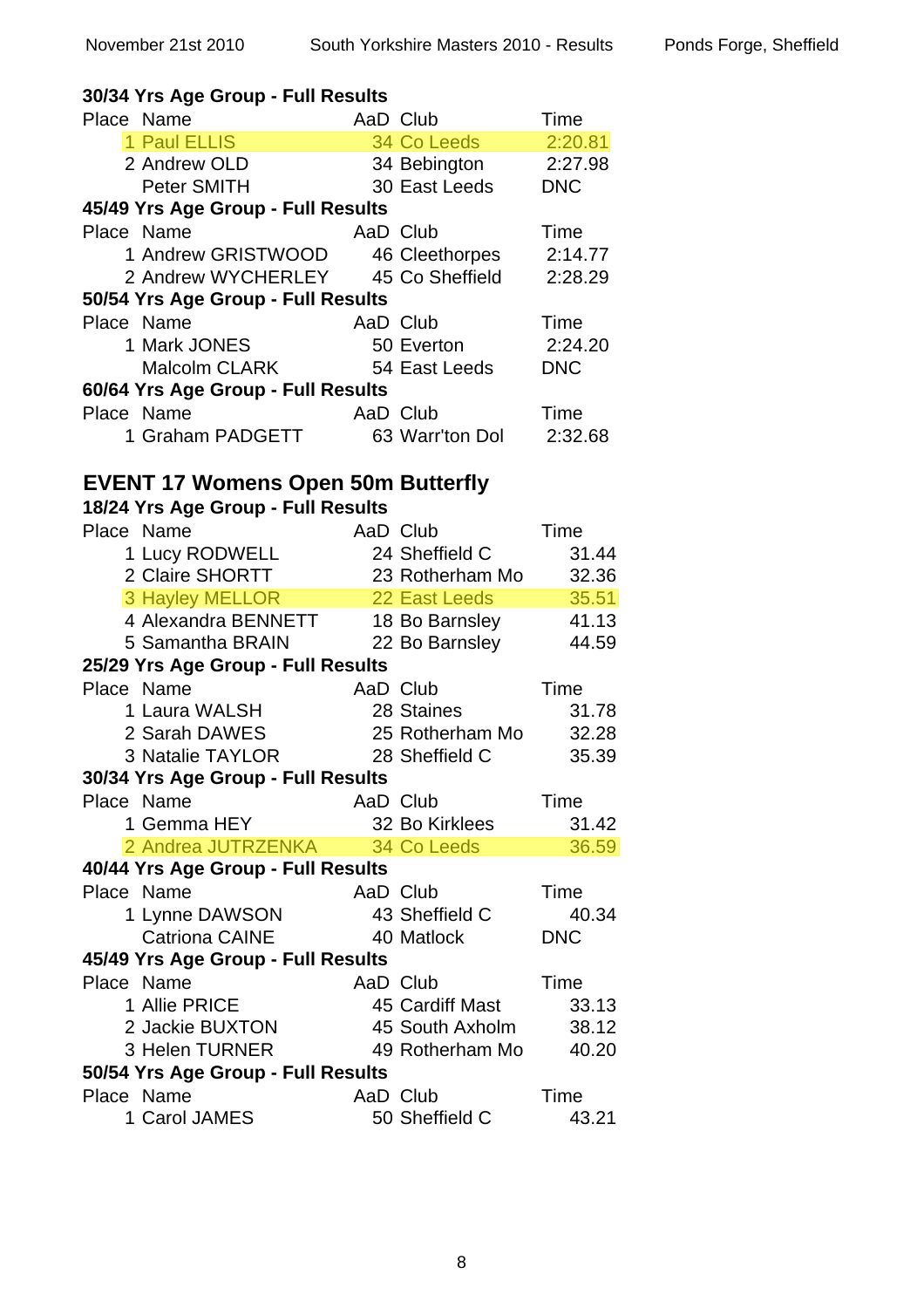#### **EVENT 18 Mens Open 50m Butterfly**

| Place Name                                                |          | AaD Club                                                                                                       | Time       |
|-----------------------------------------------------------|----------|----------------------------------------------------------------------------------------------------------------|------------|
| 1 Kevin SCHOFIELD 22 East Leeds                           |          |                                                                                                                | 29.42      |
| 2 Nicholas WESTERMAN 22 East Leeds                        |          |                                                                                                                | 30.31      |
| 3 Jonathan PENNELL 18 South Axholm                        |          |                                                                                                                | 31.96      |
| 4 Marcin RACZYNSKI 23 Sheffield C                         |          |                                                                                                                | 33.85      |
| Matt JAGGER                                               |          |                                                                                                                | <b>DNC</b> |
| <b>Filip MELOUN</b>                                       |          | 24 Co Leeds<br>20 Halifax                                                                                      | <b>DNC</b> |
| 25/29 Yrs Age Group - Full Results                        |          |                                                                                                                |            |
| Place Name                                                |          | AaD Club                                                                                                       | Time       |
| 1 Andrew CZYZEWSKI                                        |          | 27 Bo Kirklees                                                                                                 | 28.53      |
| 2 Philip PRATT<br>An imp PRAIT<br>3 James O'BRIEN<br>Dail |          | 29 East Leeds 29.00                                                                                            |            |
|                                                           |          | 25 Co Lincoln P 30.79                                                                                          |            |
| Robert CROFTS                                             |          | 27 South Axholm                                                                                                | <b>DNC</b> |
| <b>Andrew BALL</b>                                        |          | 26 Halifax                                                                                                     | <b>DNC</b> |
| 30/34 Yrs Age Group - Full Results                        |          |                                                                                                                |            |
| Place Name                                                |          | AaD Club                                                                                                       | Time       |
| 1 Chris KNEE                                              |          | 31 Co Leeds                                                                                                    | 29.12      |
| 2 Piotr MARKIEWICZ                                        |          | 30 Cleethorpes                                                                                                 | 29.19      |
| <b>3 Paul ELLIS</b>                                       |          | <b>34 Co Leeds 1999</b>                                                                                        | 29.65      |
| 4 Robert LILLEY 34 Co Leeds                               |          |                                                                                                                | 30.10      |
| 5 Andrew OLD                                              |          | 34 Bebington                                                                                                   | 34.90      |
| 35/39 Yrs Age Group - Full Results                        |          |                                                                                                                |            |
| Place Name                                                | AaD Club |                                                                                                                | Time       |
| 1 Paul SMITH                                              |          | 35 NorthernWave 29.84                                                                                          |            |
| 2 Greg CLARKE                                             |          | 38 South Axholm 31.14                                                                                          |            |
| Paul BUTLER                                               |          | 38 South Axholn<br>38 Co Sheffield                                                                             | <b>DNC</b> |
| 40/44 Yrs Age Group - Full Results                        |          |                                                                                                                |            |
| Place Name                                                |          | AaD Club <b>Example 20</b>                                                                                     | Time       |
| 1 Paul CLEMENCE                                           |          | 40 Co Leeds and the state of the state of the state of the state of the state of the state of the state of the | 28.04      |
| 2 Shaun PARKER                                            |          | 41 Barnsley                                                                                                    | 31.85      |
| 3 Simon LATHAM                                            |          | 43 South Axholm 32.05                                                                                          |            |
| 4 Colin CAMPBELL 40 York City                             |          |                                                                                                                | 33.49      |
| 45/49 Yrs Age Group - Full Results                        |          |                                                                                                                |            |
| Place Name                                                | AaD Club |                                                                                                                | Time       |
| 1 Michael PEPPER                                          |          | 46 Rotherham Mo                                                                                                | 31.63      |
| 2 Andrew WYCHERLEY 45 Co Sheffield                        |          |                                                                                                                | 32.97      |
| 3 Jari GODDARD                                            |          | 47 Gainsborough                                                                                                | 34.06      |
| 50/54 Yrs Age Group - Full Results                        |          |                                                                                                                |            |
| Place Name                                                | AaD Club |                                                                                                                | Time       |
| 1 Stephen ALLEN                                           |          | 50 Hull Masters                                                                                                | 31.78      |
| 2 Mark JONES                                              |          | 50 Everton                                                                                                     | 34.49      |
| 3 Malcolm CLARK                                           |          | 54 East Leeds                                                                                                  | 35.53      |
| David EDDOWES                                             |          | 51 Bo Kirklees                                                                                                 | <b>DNC</b> |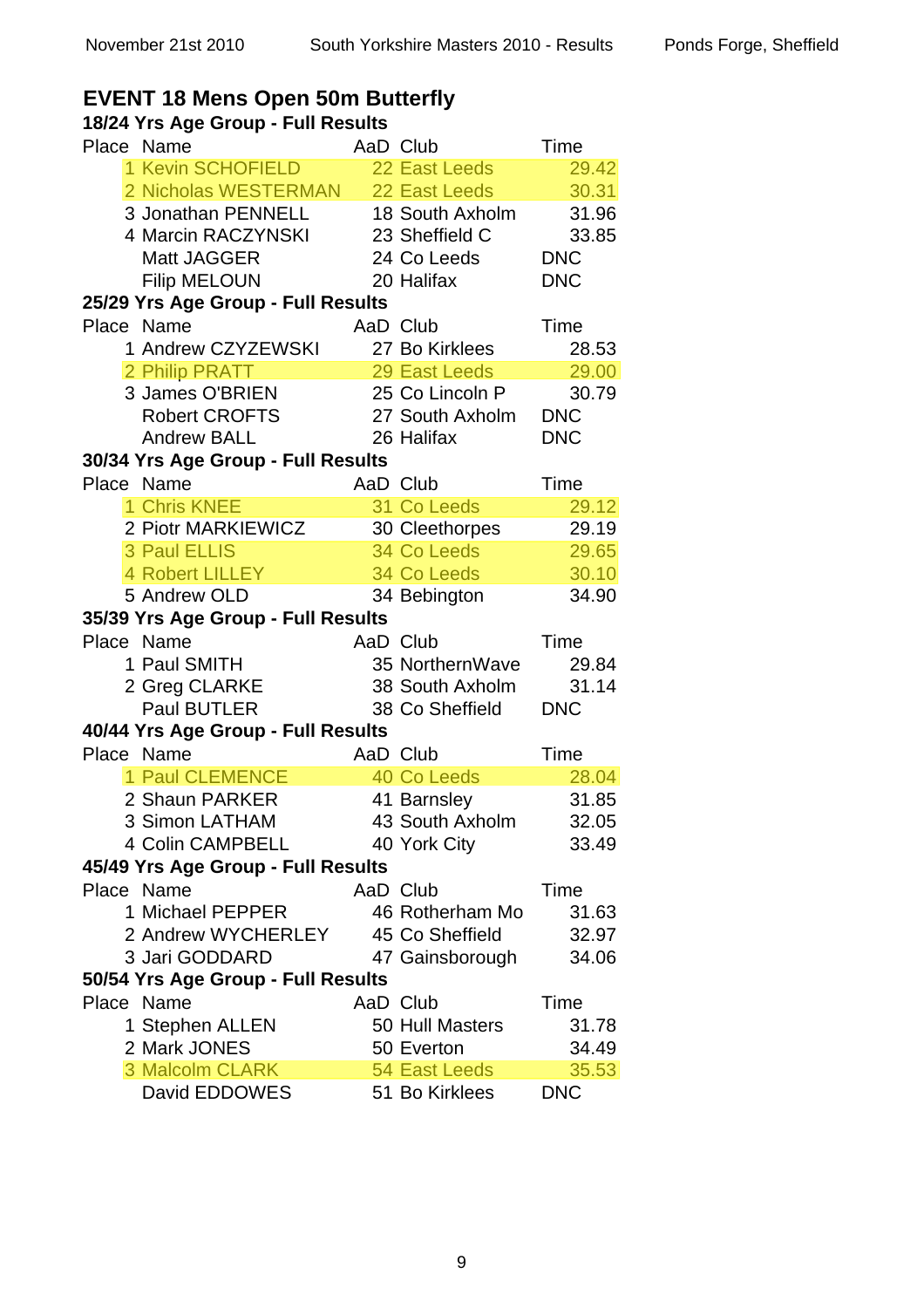| 60/64 Yrs Age Group - Full Results                                                |                         |            |
|-----------------------------------------------------------------------------------|-------------------------|------------|
| Place Name                                                                        |                         | Time       |
|                                                                                   |                         | 37.14      |
| 70 Yrs/Over Age Group - Full Results                                              |                         |            |
| Place Name<br>e ivame AaD Club<br>1 John WARD 73 Sheff                            |                         | Time       |
|                                                                                   | 73 Sheffield C          | 45.76      |
| 2 Dennis HARRISON 73 Hull Masters 46.12                                           |                         |            |
|                                                                                   |                         |            |
| <b>EVENT 19 Womens Open 100m Backstroke</b><br>18/24 Yrs Age Group - Full Results |                         |            |
| Place Name                                                                        |                         |            |
| <b>AaD</b> Club                                                                   |                         | Time       |
| 1 Deborah CROSSLAND 23 Bo Kirklees 1:12.42                                        |                         |            |
| 2 Alison PENNELL 21 South Axholm 1:15.27                                          |                         |            |
| 25/29 Yrs Age Group - Full Results                                                |                         |            |
| Place Name                                                                        |                         |            |
|                                                                                   |                         |            |
| 55/59 Yrs Age Group - Full Results                                                |                         |            |
| Place Name                                                                        | AaD Club                | Time       |
| 1 Wendy OFFORD 56 Bo Kirklees                                                     |                         | 1:32.23    |
|                                                                                   |                         |            |
| <b>EVENT 20 Mens Open 100m Backstroke</b>                                         |                         |            |
| 50/54 Yrs Age Group - Full Results                                                |                         |            |
| Place Name                                                                        | AaD Club                | Time       |
| 1 Robert WOODCOCK 53 Wetherby                                                     |                         | 1:13.21    |
| 2 Mark JONES                                                                      | 50 Everton              | 1:25.86    |
| 65/69 Yrs Age Group - Full Results                                                |                         |            |
| Place Name                                                                        |                         |            |
|                                                                                   | 66 RichmondDale 1:41.35 |            |
| 70 Yrs/Over Age Group - Full Results                                              |                         |            |
| Place Name                                                                        | AaD Club                | Time       |
| 1 Bill MOORE                                                                      | <b>73 East Leeds</b>    | 1:43.53    |
|                                                                                   |                         |            |
| <b>EVENT 21 Womens Open 50m Freestyle</b>                                         |                         |            |
| 18/24 Yrs Age Group - Full Results<br>Place Name                                  |                         |            |
|                                                                                   | AaD Club                | Time       |
| 1 Claire SHORTT                                                                   | 23 Rotherham Mo         | 29.47      |
| 2 Lucy RODWELL                                                                    | 24 Sheffield C          | 29.66      |
| 3 Alison PENNELL                                                                  | 21 South Axholm         | 29.70      |
| 4 Laura HOLROYD                                                                   | 21 South Axholm         | 30.22      |
| <b>5 Hayley MELLOR</b>                                                            | 22 East Leeds           | 31.85      |
| 6 Alexandra BENNETT                                                               | 18 Bo Barnsley          | 37.10      |
| <b>7 Samantha BRAIN</b>                                                           | 22 Bo Barnsley          | 38.02      |
| <b>Victoria CHAMBERS</b>                                                          | 22 East Leeds           | <b>DNC</b> |
| Vanessa EMSLIE                                                                    | 23 Wetherby             | <b>DNC</b> |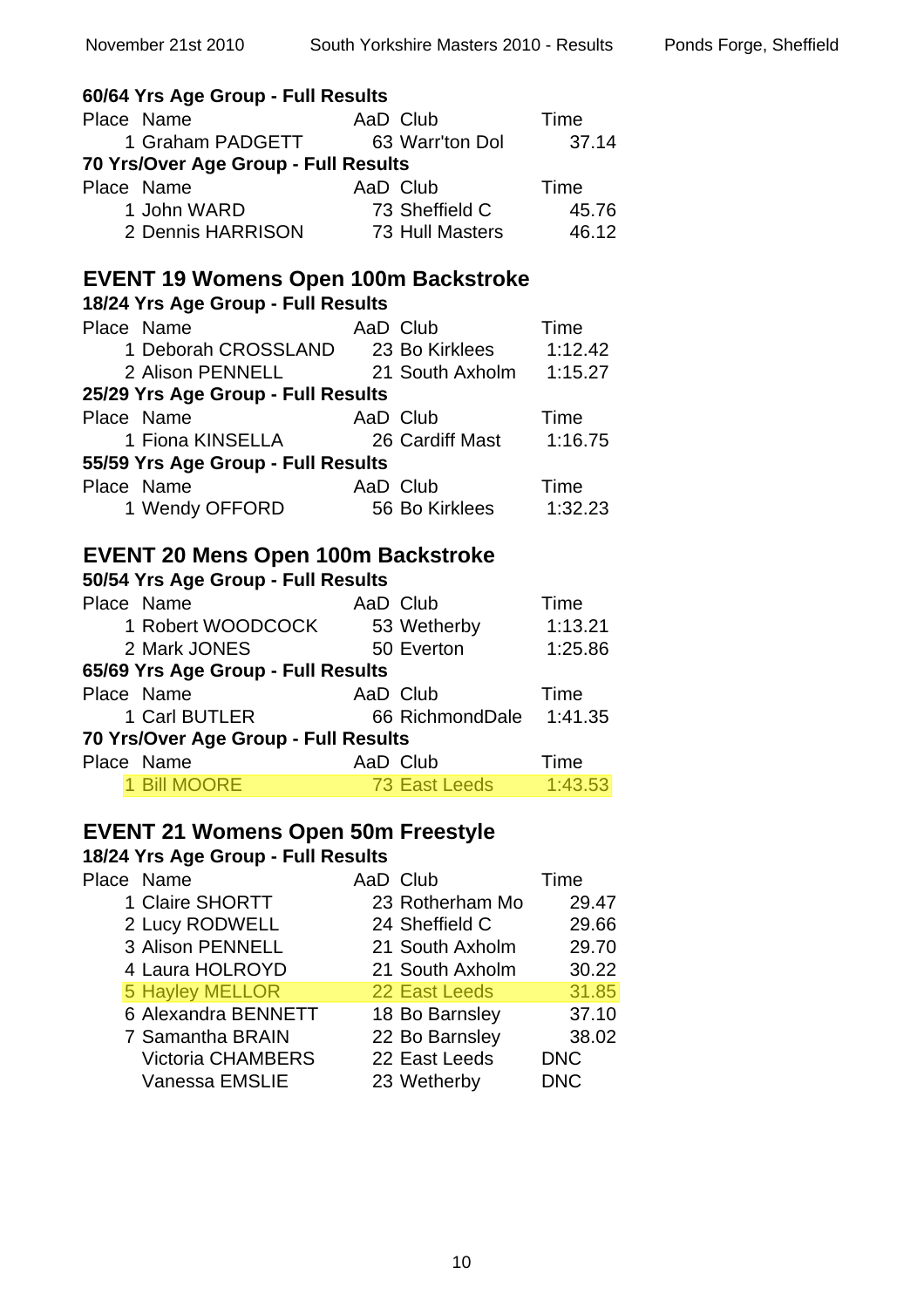| 25/29 Yrs Age Group - Full Results      |            |                 |            |
|-----------------------------------------|------------|-----------------|------------|
| Place Name                              | AaD Club   |                 | Time       |
| 1 Natalie TAYLOR                        |            | 28 Sheffield C  | 31.74      |
| Catherine REED 25 Co Leeds              |            |                 | DQ ST-     |
| 30/34 Yrs Age Group - Full Results      |            |                 |            |
| Place Name                              | AaD Club   |                 | Time       |
| 1 Andrea JUTRZENKA 34 Co Leeds          |            |                 | 31.72      |
| 35/39 Yrs Age Group - Full Results      |            |                 |            |
| Place Name                              | AaD Club   |                 | Time       |
| 1 Philippa RICKARD 39 Co Leeds          |            |                 | 29.47      |
| 2 Cheryl CARTER                         |            | 35 South Axholm | 31.94      |
| 40/44 Yrs Age Group - Full Results      |            |                 |            |
| Place Name                              | AaD Club   |                 | Time       |
| 1 Lynne DAWSON                          |            | 43 Sheffield C  | 32.22      |
| 2 Elizabeth BARTON                      |            | 44 Sheffield C  | 36.54      |
| <b>Catriona CAINE</b>                   | 40 Matlock |                 | <b>DNC</b> |
| 45/49 Yrs Age Group - Full Results      |            |                 |            |
| Place Name                              | AaD Club   |                 | Time       |
| 1 Carolyn IRVINE                        |            | 47 Bo Kirklees  | 33.52      |
| 2 Karen JONES                           |            | 49 Prescot      | 40.52      |
| 50/54 Yrs Age Group - Full Results      |            |                 |            |
| Place Name                              | AaD Club   |                 | Time       |
| 1 Karen JENNINGS                        |            | 53 Spondon Mast | 35.09      |
| 2 Carol JAMES                           |            | 50 Sheffield C  | 37.19      |
| 3 Suzanne PETTINGER 53 East Leeds       |            |                 | 38.69      |
| 55/59 Yrs Age Group - Full Results      |            |                 |            |
| Place Name                              | AaD Club   |                 | Time       |
| 1 Wendy OFFORD                          |            | 56 Bo Kirklees  | 34.12      |
| 2 Sally SHIELDS                         |            | 56 Bo Kirklees  | 34.83      |
| 3 Suzanne CLARKSON 55 Hull Masters      |            |                 | 49.13      |
| 60/64 Yrs Age Group - Full Results      |            |                 |            |
| Place Name                              | AaD Club   |                 | Time       |
| 1 Jean HIATT                            |            | 63 Spondon Mast | 53.91      |
|                                         |            |                 |            |
| <b>EVENT 22 Mens Open 50m Freestyle</b> |            |                 |            |
| 18/24 Yrs Age Group - Full Results      |            |                 |            |
| Place Name                              | AaD Club   |                 | Time       |
| 1 Mark TANNER                           |            | 22 Swindon Dolp | 25.43      |
| 2 Nicholas WESTERMAN                    |            | 22 East Leeds   | 26.79      |
| <b>3 Kevin SCHOFIELD</b>                |            | 22 East Leeds   | 26.88      |
| 4 Jonathan PENNELL                      |            | 18 South Axholm | 27.30      |
| 5 James WOODCOCK                        |            | 18 Wetherby     | 27.77      |
| Matt JAGGER                             |            | 24 Co Leeds     | <b>DNC</b> |

Lee HORSLEY 20 Chapeltown DNC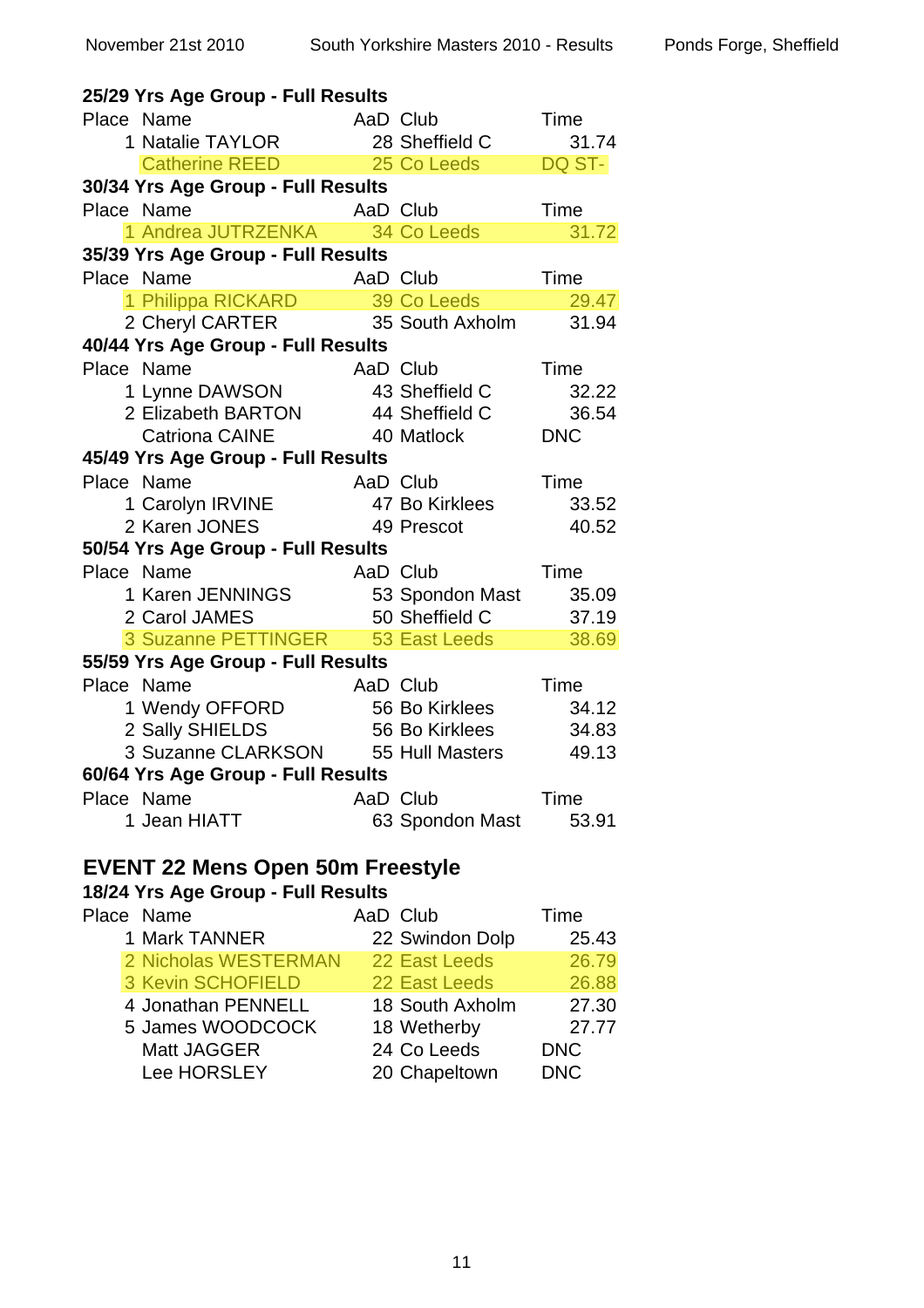| 25/29 Yrs Age Group - Full Results                                                                                                                                               |                                                                                                                                                            |                                                                                        |
|----------------------------------------------------------------------------------------------------------------------------------------------------------------------------------|------------------------------------------------------------------------------------------------------------------------------------------------------------|----------------------------------------------------------------------------------------|
| Place Name<br>1 Andrew CZYZEWSKI<br>2 Robert HYDE<br>3 James O'BRIEN<br>4 Gregan CLARKSON<br><b>5 Eric KNIGHTS</b><br>6 James LUGG<br><b>Robert CROFTS</b><br><b>Andrew BALL</b> | AaD Club<br>27 Bo Kirklees<br>29 Co Sheffield<br>25 Co Lincoln P<br>28 Hull Masters<br>25 Hull Masters<br>29 Gainsborough<br>27 South Axholm<br>26 Halifax | Time<br>25.42<br>25.56<br>27.31<br>28.08<br>28.18<br>28.64<br><b>DNC</b><br><b>DNC</b> |
| <b>Philip PRATT</b>                                                                                                                                                              | 29 East Leeds                                                                                                                                              | DQ ST-                                                                                 |
| 30/34 Yrs Age Group - Full Results<br>Place Name<br>1 Andi MANLEY<br>2 Chris KNEE<br>3 Piotr MARKIEWICZ<br><b>4 Robert LILLEY</b><br>5 Andrew OLD                                | AaD Club<br>33 Swindon Dolp<br>31 Co Leeds<br>30 Cleethorpes<br>34 Co Leeds<br>34 Bebington                                                                | Time<br>25.48<br>25.74<br>25.78<br>27.75<br>29.69                                      |
| <b>6 Samuel PARKES</b>                                                                                                                                                           | <b>34 East Leeds</b>                                                                                                                                       | 30.01                                                                                  |
| 35/39 Yrs Age Group - Full Results                                                                                                                                               |                                                                                                                                                            |                                                                                        |
| Place Name                                                                                                                                                                       | AaD Club                                                                                                                                                   | Time                                                                                   |
| 1 Paul SMITH<br><b>Scott DAVISON</b>                                                                                                                                             | 35 NorthernWave<br>38 Co Sheffield                                                                                                                         | 26.79<br><b>DNC</b>                                                                    |
| 40/44 Yrs Age Group - Full Results                                                                                                                                               |                                                                                                                                                            |                                                                                        |
| Place Name<br>1 Stephen SMITH<br>2 Paul CLEMENCE<br>3 Craig MORRIS<br>4 Colin CAMPBELL<br>5 Shaun PARKER<br>5 Simon LATHAM<br>lan HARRIS                                         | AaD Club<br>42 Colne<br>40 Co Leeds<br>40 Co Sheffield<br>40 York City<br>41 Barnsley<br>43 South Axholm<br>44 Wetherby                                    | Time<br>25.11<br>25.21<br>28.15<br>28.82<br>29.27<br>29.27<br><b>DNC</b>               |
| 45/49 Yrs Age Group - Full Results                                                                                                                                               |                                                                                                                                                            |                                                                                        |
| Place Name<br>1 Andrew WYCHERLEY                                                                                                                                                 | AaD Club<br>45 Co Sheffield                                                                                                                                | Time<br>28.56                                                                          |
| 2 Jari GODDARD                                                                                                                                                                   | 47 Gainsborough                                                                                                                                            | 31.05                                                                                  |
| 50/54 Yrs Age Group - Full Results<br>Place Name<br>1 Robert WOODCOCK<br>2 Mark JONES<br>3 Malcolm CLARK                                                                         | AaD Club<br>53 Wetherby<br>50 Everton<br>54 East Leeds                                                                                                     | Time<br>29.38<br>30.32<br>33.02                                                        |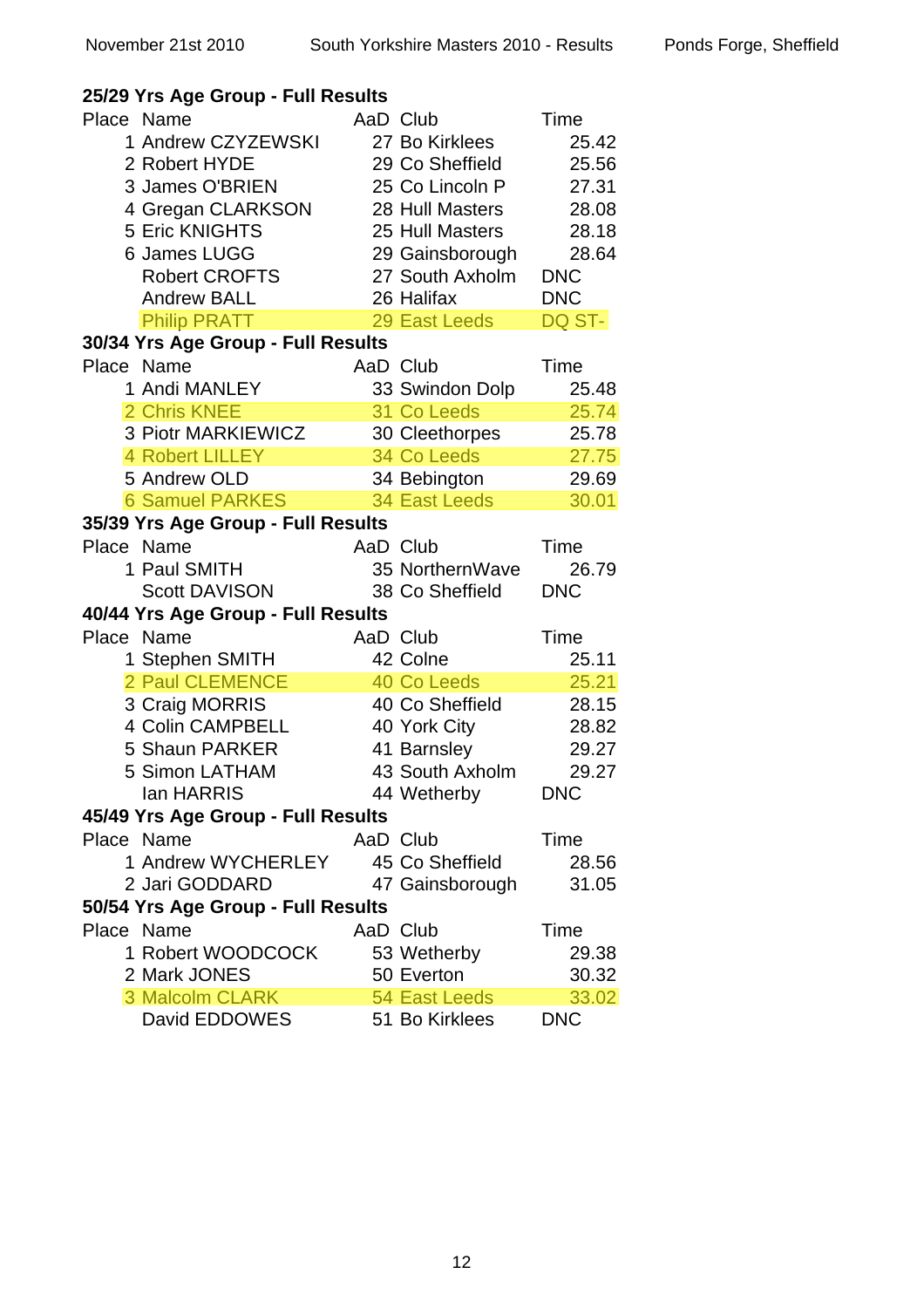| 55/59 Yrs Age Group - Full Results                                                 |                             |                    |
|------------------------------------------------------------------------------------|-----------------------------|--------------------|
|                                                                                    |                             | Time               |
| Place Name Manne AaD Club Tin<br>1 Michael KEEBLE 59 Gainsborough                  |                             | 33.08              |
| 60/64 Yrs Age Group - Full Results                                                 |                             |                    |
| Place Name                                                                         | <b>Time</b><br>AaD Club     |                    |
| 1 Graham PADGETT 63 Warr'ton Dol 32.12                                             |                             |                    |
| 2 Vic MOODY 64 Hull Masters                                                        |                             | 38.31              |
| 65/69 Yrs Age Group - Full Results                                                 |                             |                    |
| Place Name                                                                         |                             |                    |
|                                                                                    |                             |                    |
| 70 Yrs/Over Age Group - Full Results                                               |                             |                    |
| Place Name                                                                         | AaD Club                    | Time               |
|                                                                                    |                             | 36.97              |
| 1 Dennis HARRISON<br>2 John WARD 73 Sheffield C                                    |                             | 37.37              |
|                                                                                    |                             |                    |
| <b>EVENT 23 Womens Open 100m Breaststroke</b>                                      |                             |                    |
| 18/24 Yrs Age Group - Full Results                                                 |                             |                    |
|                                                                                    |                             |                    |
| Place Name                                                                         | AaD Club                    | Time               |
| 1 Vanessa GRAYSON 24 Chapeltown 1:19.54<br>2 Laura HOLROYD 21 South Axholm 1:24.94 |                             |                    |
|                                                                                    |                             |                    |
| 30/34 Yrs Age Group - Full Results                                                 |                             |                    |
| Place Name                                                                         | AaD Club                    | Time               |
| Emma DAVIES 31 Co Derby                                                            |                             | <b>DNC</b>         |
| 35/39 Yrs Age Group - Full Results                                                 |                             |                    |
|                                                                                    |                             |                    |
| Place Name                                                                         |                             |                    |
|                                                                                    |                             |                    |
| 40/44 Yrs Age Group - Full Results                                                 |                             |                    |
| Place Name                                                                         | AaD Club                    | Time               |
|                                                                                    |                             | 1:34.00            |
| and Ulub<br>1 Lynne DAWSON 43 Sheffield C<br>Fiona HARRIS 41 Wetherby              |                             | <b>DNC</b>         |
| 45/49 Yrs Age Group - Full Results                                                 |                             |                    |
| Place Name                                                                         | AaD Club                    | Time               |
| 1 Allie PRICE                                                                      | 45 Cardiff Mast             | 1:27.57            |
| 2 Jackie BUXTON                                                                    | 45 South Axholm             | 1:32.41            |
| 3 Jane MUGGLETON                                                                   | 49 Sheffield C              | 1:47.81            |
| 55/59 Yrs Age Group - Full Results                                                 |                             |                    |
| Place Name                                                                         | AaD Club                    | Time               |
| 1 Sally SHIELDS                                                                    | 56 Bo Kirklees              | 1:33.03            |
|                                                                                    |                             |                    |
| <b>EVENT 24 Mens Open 100m Breaststroke</b>                                        |                             |                    |
| 18/24 Yrs Age Group - Full Results                                                 |                             |                    |
| Place Name                                                                         | AaD Club                    | Time               |
| 1 Marcin RACZYNSKI                                                                 | 23 Sheffield C              | 1:22.35            |
|                                                                                    |                             |                    |
| 25/29 Yrs Age Group - Full Results                                                 |                             |                    |
| Place Name<br><b>Robert CROFTS</b>                                                 | AaD Club<br>27 South Axholm | Time<br><b>DNC</b> |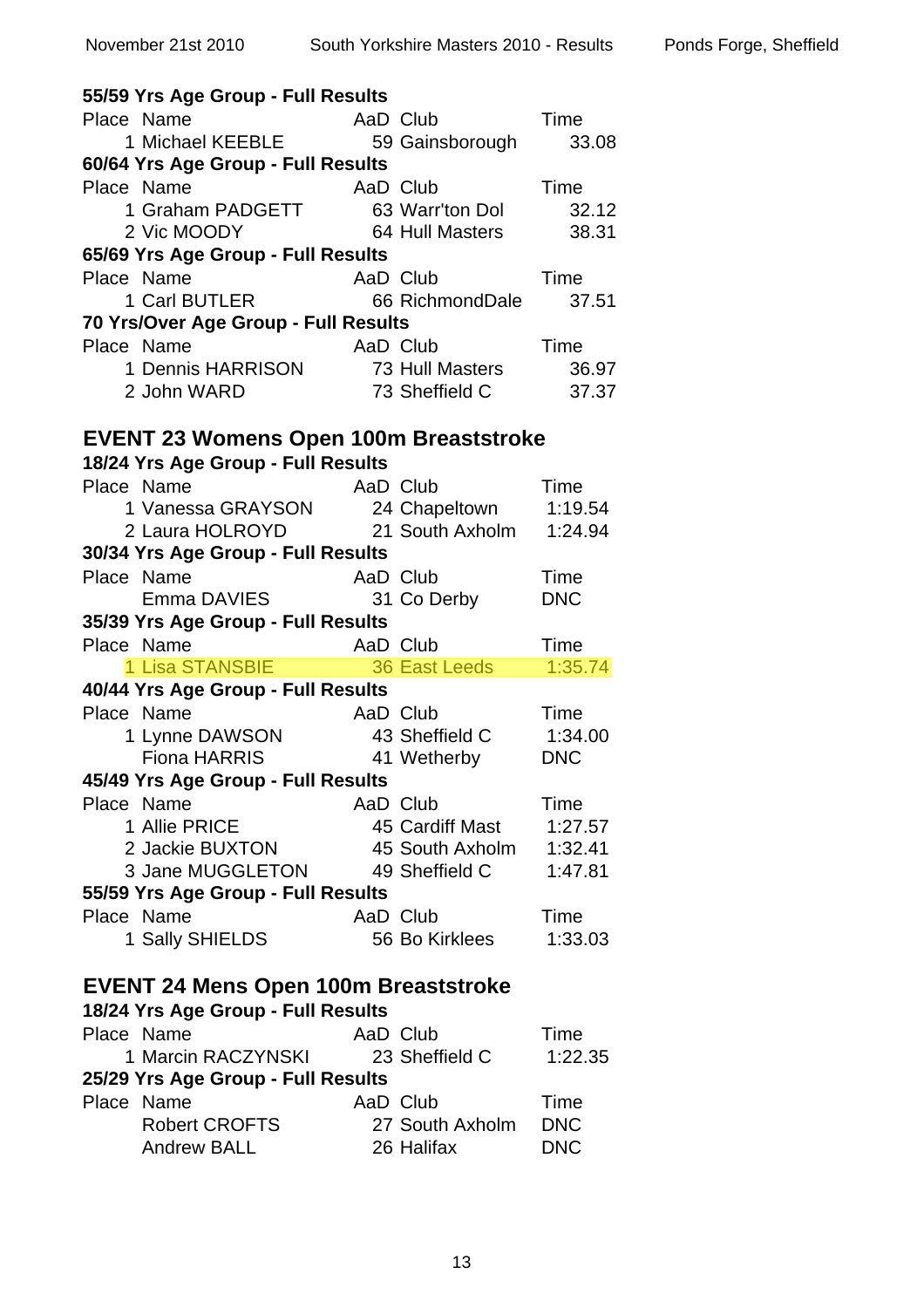|            | 30/34 Yrs Age Group - Full Results         |          |                         |            |
|------------|--------------------------------------------|----------|-------------------------|------------|
| Place Name |                                            | AaD Club |                         | Time       |
|            | Peter SMITH                                |          | 30 East Leeds           | <b>DNC</b> |
|            | 35/39 Yrs Age Group - Full Results         |          |                         |            |
| Place Name |                                            | AaD Club |                         | Time       |
|            | 1 Greg CLARKE                              |          | 38 South Axholm         | 1:21.21    |
|            | 2 Steven MORRIS                            |          | 38 Gainsborough         | 1:35.13    |
|            | <b>Scott DAVISON</b>                       |          | 38 Co Sheffield         | <b>DNC</b> |
|            | <b>Paul BUTLER</b>                         |          | 38 Co Sheffield         | <b>DNC</b> |
|            | 40/44 Yrs Age Group - Full Results         |          |                         |            |
| Place Name |                                            | AaD Club |                         | Time       |
|            | 1 Peter JACKSON 44 East Leeds              |          |                         | 1:23.44    |
|            | 45/49 Yrs Age Group - Full Results         |          |                         |            |
| Place Name |                                            | AaD Club |                         | Time       |
|            | 1 Joe SABATINI                             |          | 46 Garston              | 1:27.64    |
|            | 50/54 Yrs Age Group - Full Results         |          |                         |            |
| Place Name |                                            | AaD Club |                         | Time       |
|            | e Name<br>1 Mark JONES                     |          | 50 Everton              | 1:23.29    |
|            | 2 Michael DAWES 51 Rotherham Mo 1:28.12    |          |                         |            |
|            |                                            |          |                         |            |
|            | 70 Yrs/Over Age Group - Full Results       |          |                         |            |
| Place Name |                                            |          | AaD Club                | Time       |
|            | 1 Bill MOORE                               |          | 73 East Leeds           | 1:41.36    |
|            |                                            |          |                         |            |
|            | <b>EVENT 25 Womens Open 100m IM</b>        |          |                         |            |
|            | 18/24 Yrs Age Group - Full Results         |          |                         |            |
| Place Name |                                            | AaD Club |                         | Time       |
|            | 1 Claire SHORTT                            |          | 23 Rotherham Mo         | 1:13.44    |
|            | 2 Alison PENNELL                           |          | 21 South Axholm         | 1:14.35    |
|            | 3 Deborah CROSSLAND 23 Bo Kirklees 1:14.68 |          |                         |            |
|            | 4 Laura HOLROYD                            |          | 21 South Axholm 1:18.41 |            |
|            | 5 Samantha BRAIN 22 Bo Barnsley 1:40.87    |          |                         |            |
|            | 30/34 Yrs Age Group - Full Results         |          |                         |            |
| Place Name |                                            | AaD Club |                         | Time       |
|            | 1 Andrea JUTRZENKA 34 Co Leeds             |          |                         | 1:23.56    |
|            | Emma DAVIES 31 Co Derby                    |          |                         | <b>DNC</b> |
|            | 35/39 Yrs Age Group - Full Results         |          |                         |            |
| Place Name |                                            | AaD Club |                         | Time       |
|            | 1 Claire SYME                              |          | 37 RichmondDale 1:24.82 |            |
|            | 40/44 Yrs Age Group - Full Results         |          |                         |            |
| Place Name |                                            |          | AaD Club                | Time       |
|            | Sarah GREAVES                              |          | 42 Bo Kirklees          | <b>DNC</b> |
|            | <b>Catriona CAINE</b>                      |          | 40 Matlock              | <b>DNC</b> |
|            | 45/49 Yrs Age Group - Full Results         |          |                         |            |
| Place Name |                                            |          | AaD Club                | Time       |
|            | 1 Jackie BUXTON                            |          | 45 South Axholm 1:24.73 |            |
|            | 2 Helen TURNER 49 Rotherham Mo 1:28.50     |          |                         |            |
|            | 50/54 Yrs Age Group - Full Results         |          |                         |            |
| Place Name |                                            | AaD Club |                         | Time       |
|            | 1 Carol JAMES                              |          | 50 Sheffield C          | 1:35.39    |
|            |                                            |          |                         |            |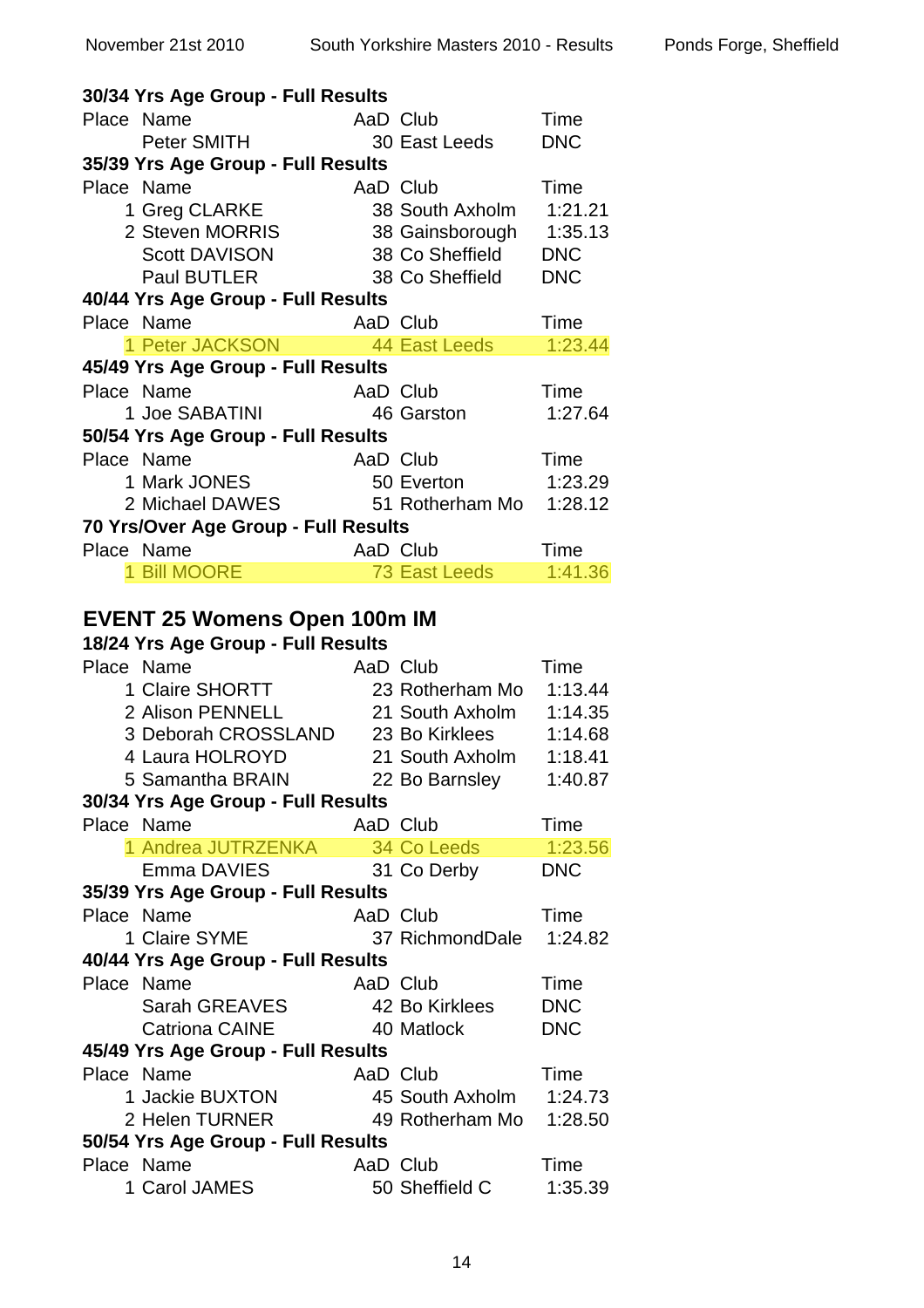| <b>EVENT 26 Mens Open 100m IM</b>                                                                            |               |            |  |  |
|--------------------------------------------------------------------------------------------------------------|---------------|------------|--|--|
| 18/24 Yrs Age Group - Full Results                                                                           |               |            |  |  |
| Place Name                                                                                                   | AaD Club      | Time       |  |  |
| Name<br>Matt JAGGER                                                                                          | 24 Co Leeds   | DQ M-      |  |  |
| 25/29 Yrs Age Group - Full Results                                                                           |               |            |  |  |
| Place Name                                                                                                   | AaD Club      | Time       |  |  |
| e Name                           AaD  Club<br>1 Andrew CZYZEWSKI         27 Bo Kirklees                      |               | 1:07.28    |  |  |
|                                                                                                              |               |            |  |  |
| 2 James O'BRIEN 25 Co Lincoln P 1:11.11<br>Robert CROFTS 27 South Axholm DNC                                 |               |            |  |  |
| 30/34 Yrs Age Group - Full Results                                                                           |               |            |  |  |
| Place Name                                                                                                   |               | Time       |  |  |
| e Name                                     AaD Club<br>1 Andrew OLD                             34 Bebington |               | 1:19.03    |  |  |
| 35/39 Yrs Age Group - Full Results                                                                           |               |            |  |  |
| Place Name                                                                                                   | AaD Club      | Time       |  |  |
| 1 Greg CLARKE 38 South Axholm                                                                                |               | 1:16.31    |  |  |
| 40/44 Yrs Age Group - Full Results                                                                           |               |            |  |  |
| Place Name<br>Name AaD Club<br>Ian HARRIS 44 Wetherby                                                        |               | Time       |  |  |
|                                                                                                              |               | <b>DNC</b> |  |  |
| 50/54 Yrs Age Group - Full Results                                                                           |               |            |  |  |
| Place Name<br>P Name AaD Club<br>1 Mark JONES 50 Everton<br>Kevin PERRETT 50 Co Sheffield                    |               | Time       |  |  |
|                                                                                                              |               | 1:16.67    |  |  |
|                                                                                                              |               | <b>DNC</b> |  |  |
| 60/64 Yrs Age Group - Full Results                                                                           |               |            |  |  |
| Place Name                                                                                                   | AaD Club      | Time       |  |  |
| 1 Graham PADGETT 63 Warr'ton Dol                                                                             |               | 1:20.29    |  |  |
| 65/69 Yrs Age Group - Full Results                                                                           |               |            |  |  |
| Place Name                                                                                                   |               |            |  |  |
|                                                                                                              |               |            |  |  |
| 70 Yrs/Over Age Group - Full Results                                                                         |               |            |  |  |
| Place Name                                                                                                   | AaD Club      | Time       |  |  |
| 1 Bill MOORE                                                                                                 | 73 East Leeds | 1:46.43    |  |  |
|                                                                                                              |               |            |  |  |

### **EVENT 27 Womens Open 100m Freestyle**

| Place Name               | AaD Club        | Time       |
|--------------------------|-----------------|------------|
| 1 Alison PENNELL         | 21 South Axholm | 1:03.21    |
| 2 Vanessa GRAYSON        | 24 Chapeltown   | 1:04.09    |
| 3 Lucy RODWELL           | 24 Sheffield C  | 1:05.98    |
| 4 Laura HOLROYD          | 21 South Axholm | 1:08.31    |
| <b>5 Hayley MELLOR</b>   | 22 East Leeds   | 1:09.46    |
| Samantha BRAIN           | 22 Bo Barnsley  | <b>DNC</b> |
| <b>Victoria CHAMBERS</b> | 22 East Leeds   | <b>DNC</b> |
| Alexandra BENNETT        | 18 Bo Barnsley  | <b>DNC</b> |
| <b>Vanessa EMSLIE</b>    | 23 Wetherby     | <b>DNC</b> |
|                          |                 |            |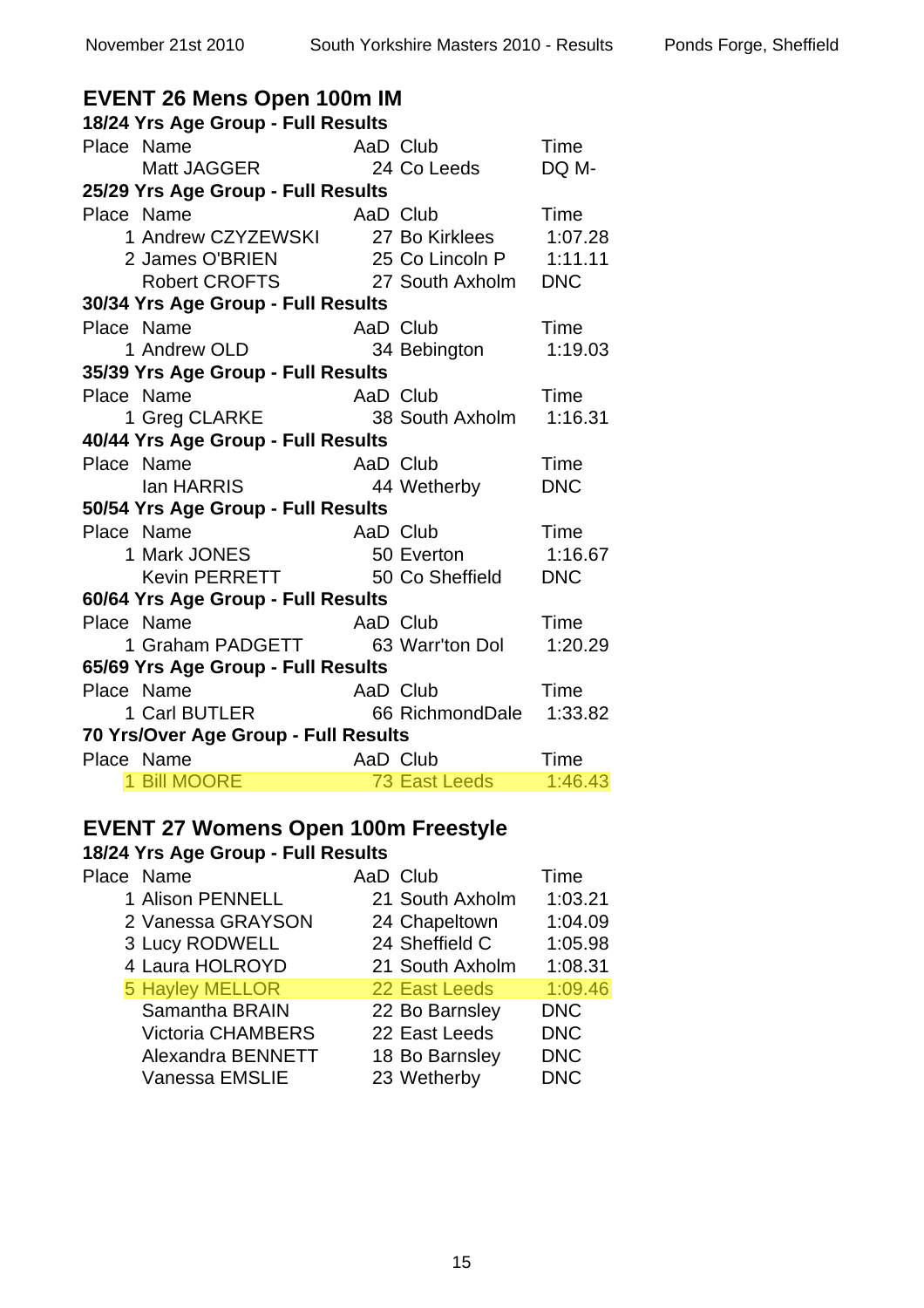| 25/29 Yrs Age Group - Full Results |          |                    |            |
|------------------------------------|----------|--------------------|------------|
| Place Name                         |          | AaD Club           | Time       |
| 1 Jamie OFFORD                     |          | 25 Bo Kirklees     | 1:00.45    |
| 2 Laura WALSH                      |          | 28 Staines         | 1:00.53    |
| 3 Fiona KINSELLA                   |          | 26 Cardiff Mast    | 1:05.90    |
| 4 Natalie TAYLOR                   |          | 28 Sheffield C     | 1:07.71    |
| <b>5 Catherine REED</b>            |          | 25 Co Leeds        | 1:09.80    |
| 30/34 Yrs Age Group - Full Results |          |                    |            |
| Place Name                         |          | AaD Club           | Time       |
| 1 Andrea JUTRZENKA                 |          | <b>34 Co Leeds</b> | 1:14.14    |
| Emma DAVIES                        |          | 31 Co Derby        | <b>DNC</b> |
| 35/39 Yrs Age Group - Full Results |          |                    |            |
| Place Name                         |          | AaD Club           | Time       |
| 1 Philippa RICKARD                 |          | 39 Co Leeds        | 1:05.61    |
| 2 Claire SYME                      |          | 37 RichmondDale    | 1:08.67    |
| 3 Cheryl CARTER                    |          | 35 South Axholm    | 1:10.18    |
| 4 Lisa STANSBIE                    |          | 36 East Leeds      | 1:21.42    |
| 5 Emma GODFREY                     |          | 35 Bo Kirklees     | 1:36.22    |
| 40/44 Yrs Age Group - Full Results |          |                    |            |
|                                    |          |                    |            |
| Place Name                         | AaD Club |                    | Time       |
| Fiona HARRIS                       |          | 41 Wetherby        | <b>DNC</b> |
| <b>Catriona CAINE</b>              |          | 40 Matlock         | <b>DNC</b> |
| 45/49 Yrs Age Group - Full Results |          |                    |            |
| Place Name                         | AaD Club |                    | Time       |
| 1 Allie PRICE                      |          | 45 Cardiff Mast    | 1:07.52    |
| 2 Carolyn IRVINE                   |          | 47 Bo Kirklees     | 1:14.16    |
| 50/54 Yrs Age Group - Full Results |          |                    |            |
| Place Name                         |          | AaD Club           | Time       |
| 1 Karen JENNINGS                   |          | 53 Spondon Mast    | 1:14.78    |
| 2 Suzanne PETTINGER                |          | 53 East Leeds      | 1:27.10    |
| 55/59 Yrs Age Group - Full Results |          |                    |            |
| Place Name                         | AaD Club |                    | Time       |
| 1 Sally SHIELDS                    |          | 56 Bo Kirklees     | 1:18.58    |
| 2 Suzanne CLARKSON                 |          | 55 Hull Masters    | 1:56.84    |
| 60/64 Yrs Age Group - Full Results |          |                    |            |
| Place Name                         | AaD Club |                    | Time       |
| 1 Jean HIATT                       |          | 63 Spondon Mast    | 2:02.27    |

#### **EVENT 28 Mens Open 100m Freestyle**

| Place Name           | AaD Club        | Time    |
|----------------------|-----------------|---------|
| 1 Mark TANNER        | 22 Swindon Dolp | 56.20   |
| 2 Nicholas WESTERMAN | 22 East Leeds   | 59.73   |
| 3 James WOODCOCK     | 18 Wetherby     | 1:01.46 |
| 4 Jonathan PENNELL   | 18 South Axholm | 1:02.15 |
| Matt JAGGER          | 24 Co Leeds     | DNC.    |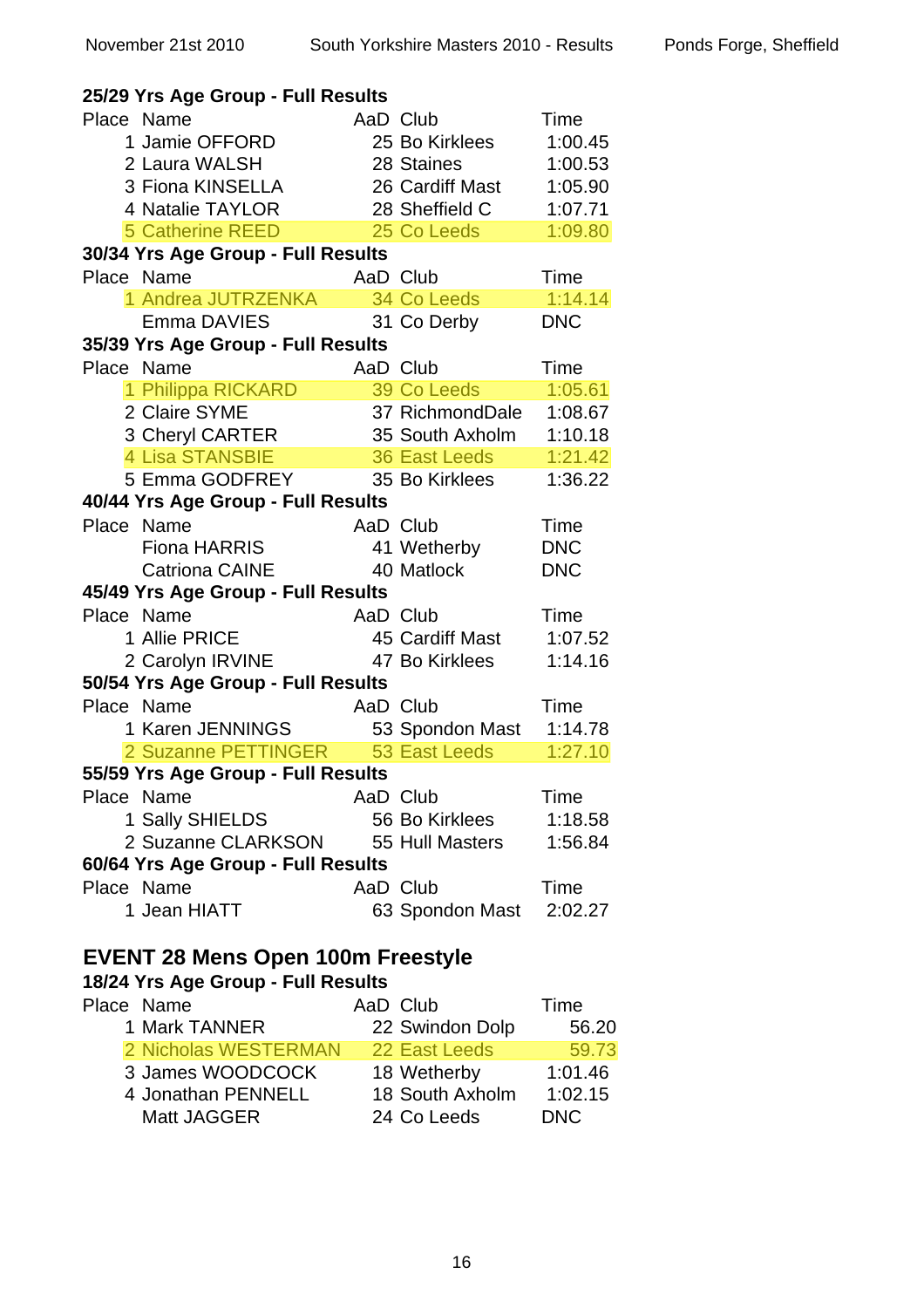| 25/29 Yrs Age Group - Full Results   |          |                       |             |  |
|--------------------------------------|----------|-----------------------|-------------|--|
| Place Name                           |          | AaD Club              | Time        |  |
| 1 Robert HYDE                        |          | 29 Co Sheffield       | 55.57       |  |
| 2 James O'BRIEN                      |          | 25 Co Lincoln P       | 59.73       |  |
| 3 Gregan CLARKSON                    |          | 28 Hull Masters       | 1:05.14     |  |
| 4 James LUGG                         |          | 29 Gainsborough       | 1:06.68     |  |
| <b>Andrew BALL</b>                   |          | 26 Halifax            | <b>DNC</b>  |  |
| 30/34 Yrs Age Group - Full Results   |          |                       |             |  |
| Place Name                           | AaD Club |                       | Time        |  |
| 1 Andi MANLEY                        |          | 33 Swindon Dolp       | 54.36       |  |
| 2 Chris KNEE                         |          | 31 Co Leeds           | 57.87       |  |
| <b>3 Paul ELLIS</b>                  |          | 34 Co Leeds   1:03.10 |             |  |
| Peter SMITH                          |          | 30 East Leeds         | <b>DNC</b>  |  |
| Piotr MARKIEWICZ                     |          | 30 Cleethorpes        | DQ ST-      |  |
| 35/39 Yrs Age Group - Full Results   |          |                       |             |  |
| Place Name                           | AaD Club |                       | Time        |  |
| 1 Greg CLARKE                        |          | 38 South Axholm       | 1:08.53     |  |
| Scott DAVISON                        |          | 38 Co Sheffield       | <b>DNC</b>  |  |
| 40/44 Yrs Age Group - Full Results   |          |                       |             |  |
| Place Name                           |          | AaD Club              | Time        |  |
| 1 Stephen SMITH                      |          | 42 Colne              | 56.77       |  |
| 2 Colin CAMPBELL                     |          | 40 York City          | 1:04.37     |  |
| Paul CLEMENCE                        |          | 40 Co Leeds           | <b>DNC</b>  |  |
| 45/49 Yrs Age Group - Full Results   |          |                       |             |  |
| Place Name                           |          | AaD Club              | Time        |  |
| 1 Andrew GRISTWOOD                   |          | 46 Cleethorpes        | 1:01.77     |  |
| 2 Andrew WYCHERLEY 45 Co Sheffield   |          |                       | 1:05.15     |  |
| 3 Michael PEPPER                     |          | 46 Rotherham Mo       | 1:05.37     |  |
| 4 Joe SABATINI                       |          | 46 Garston            | 1:18.96     |  |
| 50/54 Yrs Age Group - Full Results   |          |                       |             |  |
| Place Name                           | AaD Club |                       | <b>Time</b> |  |
| 1 Mark JONES                         |          | 50 Everton            | 1:05.56     |  |
| 2 Robert WOODCOCK                    |          | 53 Wetherby           | 1:05.66     |  |
| 3 Malcolm CLARK                      |          | 54 East Leeds         | 1:12.57     |  |
| David EDDOWES                        |          | 51 Bo Kirklees        | <b>DNC</b>  |  |
| 70 Yrs/Over Age Group - Full Results |          |                       |             |  |
| Place Name                           |          | AaD Club              | Time        |  |
| 1 John WARD                          |          | 73 Sheffield C        | 1:24.02     |  |
| 2 Dennis HARRISON                    |          | 73 Hull Masters       | 1:28.62     |  |